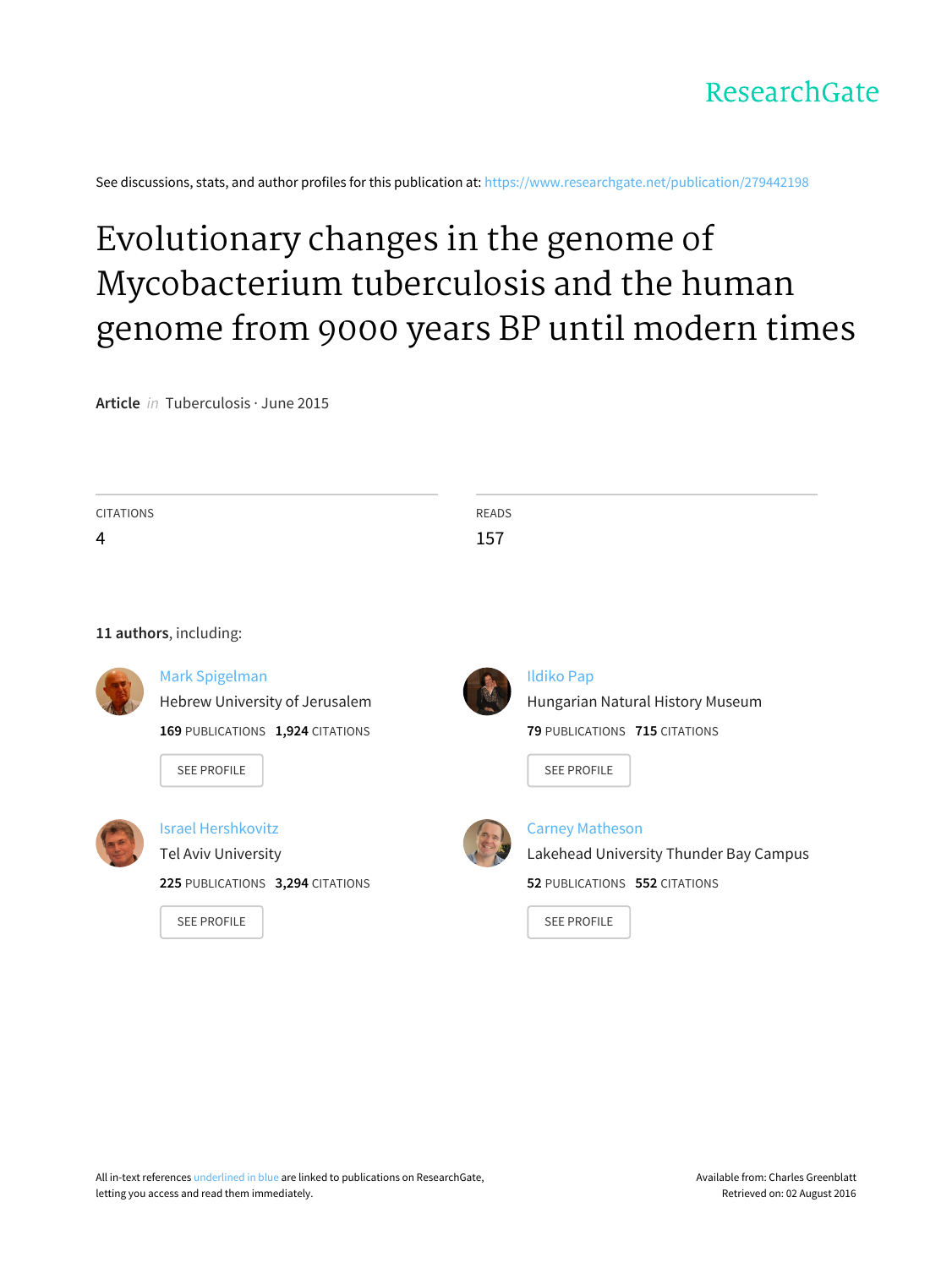#### [Tuberculosis 95 \(2015\) S145](http://dx.doi.org/10.1016/j.tube.2015.02.022)-[S149](http://dx.doi.org/10.1016/j.tube.2015.02.022)



Contents lists available at ScienceDirect

# Tuberculosis

journal homepage: <http://intl.elsevierhealth.com/journals/tube>

# Evolutionary changes in the genome of Mycobacterium tuberculosis and the human genome from 9000 years BP until modern times



CrossMark

**Tuberculosis** 



<sup>a</sup> Centre for Clinical Microbiology, Division of Infection & Immunity, University College London, London, UK

<sup>b</sup> Department of Anatomy and Anthropology, Sackler Faculty of Medicine, Tel Aviv University, Tel Aviv, Israel

<sup>c</sup> Kuvin Center for the Study of Infectious & Tropical Diseases and Ancient DNA, Hadassah Medical School, The Hebrew University, Jerusalem, Israel

<sup>d</sup> Centre for the History of Medicine, Division of Biosciences, University College London, London, UK

e Al-Quds Nutrition and Health Research Institute, Faculty of Medicine, Al-Quds University, Abu-Deis, P.O. Box 201760, West Bank, Palestine

<sup>f</sup> Department of Anthropology, Hungarian Natural History Museum, Budapest, Hungary

<sup>g</sup> Koret School of Veterinary Medicine, The Hebrew University of Jerusalem, Rehovot, Israel

h Paleo-DNA Laboratory, Departments of Anthropology and Biology, Lakehead University, Thunder Bay, Ontario, Canada

Keywords: Ancient DNA Evolution KIR historical specimens Mycobacterium tuberculosis SLC11A1 gene Solute Carrier family genes

## SUMMARY

The demonstration of Mycobacterium tuberculosis DNA in ancient skeletons gives researchers an insight into its evolution. Findings of the last two decades sketched the biological relationships between the various species of tubercle bacilli, the time scale involved, their possible origin and dispersal. This paper includes the available evidence and on-going research. In the submerged Eastern Mediterranean Neolithic village of Atlit Yam (9000 BP), a human lineage of M. tuberculosis, defined by the TbD1 deletion in its genome, was demonstrated. An infected infant at the site provides an example of active tuberculosis in a human with a naïve immune system. Over 4000 years later tuberculosis was found in Jericho. Urbanization increases population density encouraging M. tuberculosis/human co-evolution. As susceptible humans die of tuberculosis, survivors develop genetic resistance to disease. Thus in 18th century Hungarian mummies from V ac, 65% were positive for tuberculosis yet a 95-year-old woman had clearly survived a childhood Ghon lesion.

Whole genome studies are in progress, to detect changes over the millennia both in bacterial virulence and also host susceptibility/resistance genes that determine the NRAMP protein and Killer Cell Immunoglobulin-like Receptors (KIRs). This paper surveys present evidence and includes initial findings. © 2015 Elsevier Ltd. All rights reserved.

#### 1. Introduction

Microbial infections played a key role in shaping life on earth and have been a major selector for the evolution of all present species. Evidence exists that demonstrate infectious diseases were

Equal first authors.

already present in our remote ancestors  $[1,2]$  $[1,2]$ . Considering the impact of Mycobacterium tuberculosis (MTB), in all probability it has had a greater influence on the genetic selection of the Homo sapiens population than any other infectious agent.

The molecular identification of human pathogens in ancient human remains has recently opened new scientific fields that provide considerable insight into the history and evolution of host, pathogen and their interaction. This allows us to track changes in the ancestral tubercle bacillus as it became more and more exposed to the internal environment and immune system of its human host. Conversely, it is possible to track changes in the genes of the human population that confer resistance or susceptibility to disease over time.

TB is related to population density  $[3]$ , transmitted from human to human living in close contact. However, the origin of the disease,

<sup>\*</sup> Corresponding author. 2 Clarence Terrace, Regents Park, London NW1 4RD, UK. Tel.: +44(0)2072249095.

E-mail addresses: [spigelman@btinternet.com](mailto:spigelman@btinternet.com) (M. Spigelman), [h.donoghue@ucl.](mailto:h.donoghue@ucl.ac.uk) [ac.uk](mailto:h.donoghue@ucl.ac.uk) (H.D. Donoghue), [zabdeen13@gmail.com](mailto:zabdeen13@gmail.com) (Z. Abdeen), [sereqat@med.alquds.](mailto:sereqat@med.alquds.edu) [edu](mailto:sereqat@med.alquds.edu) (S. Ereqat), [isarie63@gmail.com](mailto:isarie63@gmail.com) (I. Sarie), [charlesg@ekmd.huji.ac.il](mailto:charlesg@ekmd.huji.ac.il) (C.L. Greenblatt), [papildi@hotmail.com](mailto:papildi@hotmail.com) (I. Pap), [anatom2@post.tau.ac.il](mailto:anatom2@post.tau.ac.il) (I. Hershkovitz), [gila.kahila@mail.huji.ac.il](mailto:gila.kahila@mail.huji.ac.il) (G.K. Bar-Gal), [cmatheso@lakehead.ca](mailto:cmatheso@lakehead.ca) (C. Matheson).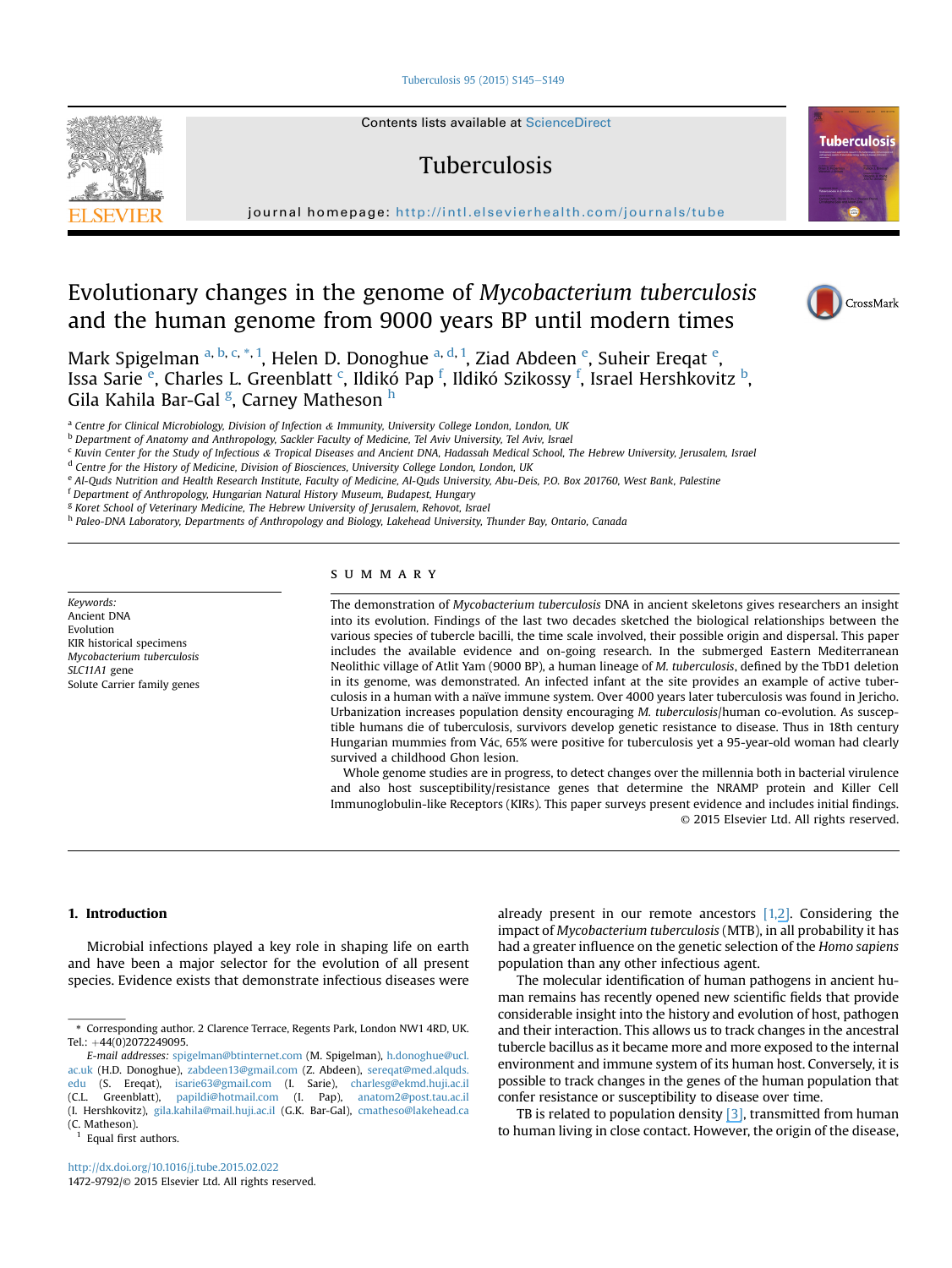the earliest hosts of MTB and its evolution remain unclear. The evolution of the bacteria cannot be considered in isolation. It is important to realise how TB has influenced the human development over the millennia, particularly our resistance/susceptibility genes Figure 1. MTB experienced an evolutionary bottleneck when it became an obligate pathogen and has a clonal relationship with different human lineages [\[4\]](https://www.researchgate.net/publication/221812391_Host-pathogen_coevolution_in_human_TB?el=1_x_8&enrichId=rgreq-e9d2ea980cbe235ade05d1c343837470-XXX&enrichSource=Y292ZXJQYWdlOzI3OTQ0MjE5ODtBUzoyNDkxODI3NzQ2MjQyNTlAMTQzNjQyMTIxMTY4NA==). Subsequent co-evolution has resulted in the majority of TB infections being latent. In past eras of low human population density, MTB adapted over time in response to host-adaptive changes and vice versa. This process, which can be defined as mutualism, is a biological interaction between individuals of two different species where both individuals derive a fitness benefit. As the host becomes more resistant, strains better able to colonise the resistant host will predominate, thus starting off another cycle. More virulent MTB strains will attack their human host, killing the most susceptible and leaving the more resistant as survivors. However, when human populations were sparse, this could break the chain of transmission of the pathogen. The development of antibiotics has shortened the mutualistic cycle significantly, but the combination of HIV co-infection, antimicrobial therapy and increased global human population density is leading to the emergence of some MTB strains that are both more transmissible but also more virulent [5].

## 2. The impact of palaeomicrobiological investigations of archaeological human material

#### 2.1. Questions to be addressed

Archaeologists should seek to correlate research questions with historical events. For example, did past invasions introduce new pathogens, or more virulent strains of pathogens into susceptible populations? Thousands of indigenous peoples in the Americas died from exposure to European strains of MTB, measles and smallpox [\[6\]](https://www.researchgate.net/publication/229577219_A_New_World_of_Infectious_Disease?el=1_x_8&enrichId=rgreq-e9d2ea980cbe235ade05d1c343837470-XXX&enrichSource=Y292ZXJQYWdlOzI3OTQ0MjE5ODtBUzoyNDkxODI3NzQ2MjQyNTlAMTQzNjQyMTIxMTY4NA==). Another possible scenario is that invaders may have brought new pathogens with them on return to their place of origin. A good example of this is the introduction by European colonialists of venereal syphilis from South America.

A further question one has to ask is what was the genetic status of Homo erectus or predecessor species regarding the underlying



Figure 1. Co-evolution between human and pathogens. Evolution of one species in response to characteristics of another.

genetic basis of host resistance and susceptibility to tuberculosis. Did ancestral hominids have the precursors of modern host susceptibility/resistance genes or were these acquired late? Is the 'Out of Africa' theory of the origin of human TB proposed by Gutierrez et al. [\[7\]](https://www.researchgate.net/publication/7564218_Gutierrez_M_C_et_al_Ancient_origin_and_gene_mosaicism_of_the_progenitor_of_Mycobacterium_tuberculosis_PLoS_Pathogens_1_e5?el=1_x_8&enrichId=rgreq-e9d2ea980cbe235ade05d1c343837470-XXX&enrichSource=Y292ZXJQYWdlOzI3OTQ0MjE5ODtBUzoyNDkxODI3NzQ2MjQyNTlAMTQzNjQyMTIxMTY4NA==) capable of being verified by a study of human remains, or will these show that TB developed in several areas and that this is the explanation for the variability of the organism in different geographical areas?

The majority of TB patients in the world today never progress to active disease. The World Health Organisation estimates that approximately one-third of the global population is infected but only 10% of immunocompetent people progress to active disease during their lifetime  $[8]$ . Our current immunity may be the result of Darwinian selection only, or may depend upon whether particular genes are switched on or off  $-$  a mechanism that can result in rapid adaptation. It must be remembered that other non-genetic factors influence human susceptibility to infection such as dietary deficiencies, stress and trauma [\[9\]](https://www.researchgate.net/publication/6496451_Patterns_of_tuberculosis_in_the_Americas-How_can_modern_biomedicine_inform_the_ancient_past_Mem_Inst_Oswaldo_Cruz_101Suppl_II59-66?el=1_x_8&enrichId=rgreq-e9d2ea980cbe235ade05d1c343837470-XXX&enrichSource=Y292ZXJQYWdlOzI3OTQ0MjE5ODtBUzoyNDkxODI3NzQ2MjQyNTlAMTQzNjQyMTIxMTY4NA==). Long-term climatic changes have an impact on vegetation and agriculture  $[10]$  whereas local variations in climate may influence transmission of MTB by infectious aerosols. Temperature changes will determine whether humans spend more time in the open air or enclosed spaces, for example.

#### 2.2. Significant findings

With the first reported finding of MTB DNA in ancient skeletons based on amplification of a small (123 bp) DNA target that was specific for the MTB-complex [\[11\]](https://www.researchgate.net/publication/229883685_The_Use_of_Polymerase_Chain_Reaction_to_Detect_Mycobacterium_tuberculosis_in_Ancient_Skeletons?el=1_x_8&enrichId=rgreq-e9d2ea980cbe235ade05d1c343837470-XXX&enrichSource=Y292ZXJQYWdlOzI3OTQ0MjE5ODtBUzoyNDkxODI3NzQ2MjQyNTlAMTQzNjQyMTIxMTY4NA==) a new era of research into microbial pathogen evolution became possible. In addition to skeletal remains, calcified and mummified tissues also proved to be good sources of MTB ancient DNA  $(aDNA)^{Mic}$  [\[12\]](https://www.researchgate.net/publication/32885199_Widespread_occurrence_of_Mycobacterium_tuberculosis_DNA_from_18th-19th_century_Hungarians?el=1_x_8&enrichId=rgreq-e9d2ea980cbe235ade05d1c343837470-XXX&enrichSource=Y292ZXJQYWdlOzI3OTQ0MjE5ODtBUzoyNDkxODI3NzQ2MjQyNTlAMTQzNjQyMTIxMTY4NA==). Our knowledge was enhanced with the finding of MTB in a 17000-year-old Pleistocene bison from Natural Trap Cave, Wyoming [\[13\]](https://www.researchgate.net/publication/11902085_Mycobacterium_tuberculosis_Complex_DNA_from_an_Extinct_Bison_Dated_17000_Years_before_the_Present?el=1_x_8&enrichId=rgreq-e9d2ea980cbe235ade05d1c343837470-XXX&enrichSource=Y292ZXJQYWdlOzI3OTQ0MjE5ODtBUzoyNDkxODI3NzQ2MjQyNTlAMTQzNjQyMTIxMTY4NA==). Spoligotyping revealed that the Pleistocene bison lesions contained aDNA from the M. tuberculosis complex, possibly MTB or Mycobacterium africanum, but distinct from Mycobacterium bovis. The consensus bison spoligotyping pattern was compared with the combined database collated by the National Institute of Public Health and Environment (RIVM), Utrecht, The Netherlands and the Veterinary Science Division, Department of Agriculture and Rural Development, Belfast, N. Ireland. No exact matches were found on the database. However, in a computer analysis comparing a library of defined species, the highest similarity was from M. africanum (82.3%), then M. tuberculosis - MTB (76.6%), with M. bovis having only 72.7% similarity.

The original aDNA findings in the Pleistocene bison were confirmed ten years later by finding species-specific MTB cell wall lipid biomarkers  $[14]$ . We have used this method of independent confirmation of our MTB aDNA findings since 1998 [\[15\]](https://www.researchgate.net/publication/13456902_Mycobacterium_tuberculosis_Complex_DNA_in_Calcified_Pleura_From_Remains_1400_Years_Old?el=1_x_8&enrichId=rgreq-e9d2ea980cbe235ade05d1c343837470-XXX&enrichSource=Y292ZXJQYWdlOzI3OTQ0MjE5ODtBUzoyNDkxODI3NzQ2MjQyNTlAMTQzNjQyMTIxMTY4NA==) because lipid analysis uses methods based on the direct detection of femtogram quantities of target molecules, with no need for any amplification. This is a more rigorous method of independent confirmation than sending part of the specimen to another laboratory for analysis.

The Pleistocene bison contained MTB-complex aDNA but the particular lineage has not yet been identified. The earliest known human MTB was detected and characterised in samples from the submerged Neolithic site of Atlit Yam, a 9000-year-old settlement submerged in the sea off the coast of Haifa in Israel [\[16\]](https://www.researchgate.net/publication/23385414_Detection_and_Molecular_Characterization_of_9000-Year-Old_Mycobacterium_tuberculosis_From_a_Neolithic_Settlement_in_the_Eastern_Mediterranean?el=1_x_8&enrichId=rgreq-e9d2ea980cbe235ade05d1c343837470-XXX&enrichSource=Y292ZXJQYWdlOzI3OTQ0MjE5ODtBUzoyNDkxODI3NzQ2MjQyNTlAMTQzNjQyMTIxMTY4NA==). The findings were confirmed by lipid analysis and the preservation was sufficiently good that it was possible to confirm that the MTB had experienced the TbD1 deletion, found only in human lineages. This is of particular significance as this was a Pre-Pottery site with the earliest evidence of animal domestication in the Levant.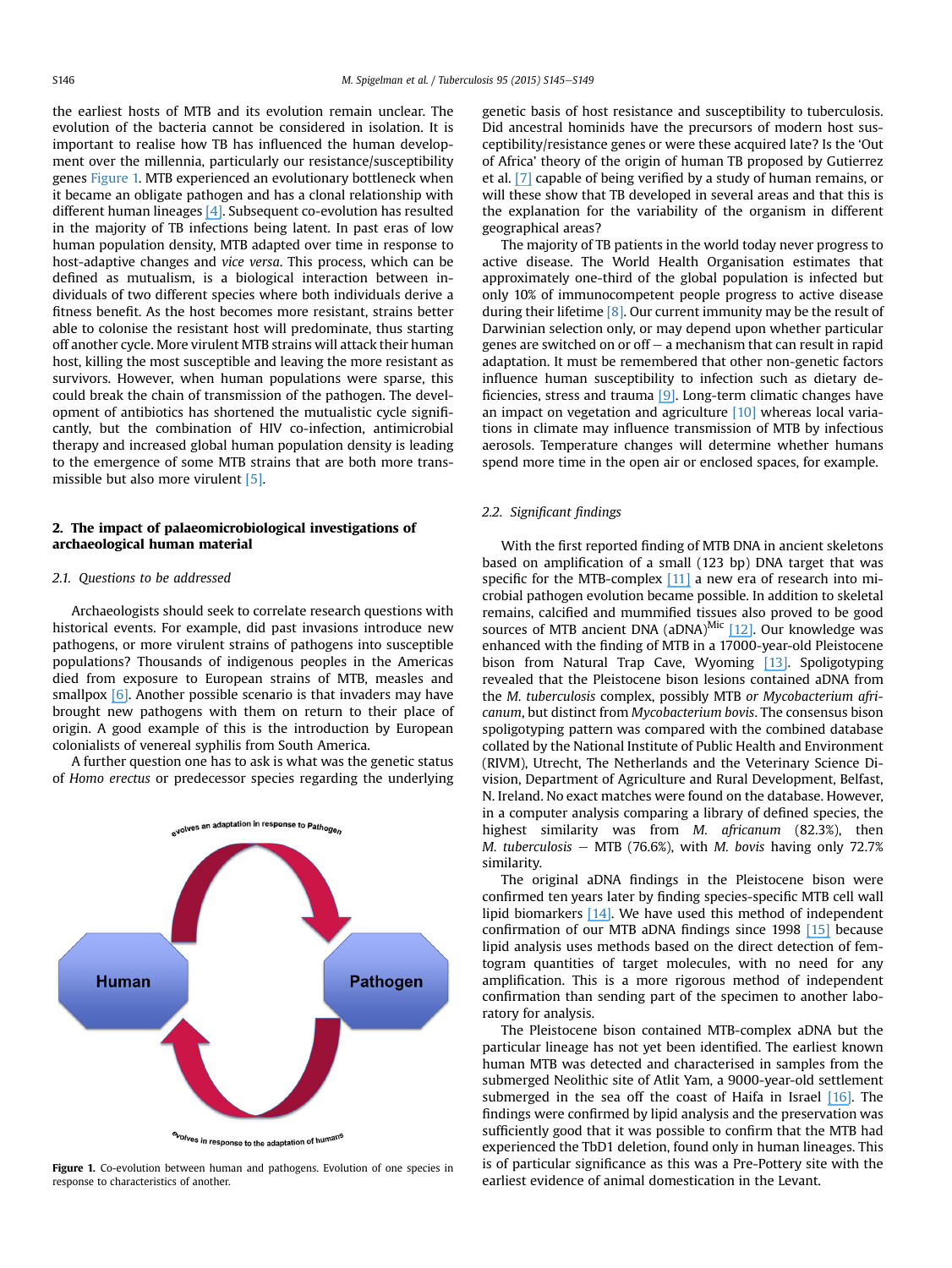We were fortunate as a group to secure samples from two large collections of natural mummies  $-$  one from the 18th to early 19th century from V ac, Hungary and the second from early Christian Nubia dated to 500-1400 CE at Kulubnarti in Northern Sudan. The importance of these collections was that the DNA preservation is well above average as in both locations the bodies were naturally mummified with no chemicals used. Indeed, the Kulubnarti material demonstrated co-infections of MTB with Leishmania spp, and using the Hungarian material, it was possible to determine the main MTB genetic lineages and perform molecular typing [\[17\]](https://www.researchgate.net/publication/10908842_Molecular_analysis_of_Mycobacterium_tuberculosis_DNA_from_a_family_of_18th_century_Hungarians?el=1_x_8&enrichId=rgreq-e9d2ea980cbe235ade05d1c343837470-XXX&enrichSource=Y292ZXJQYWdlOzI3OTQ0MjE5ODtBUzoyNDkxODI3NzQ2MjQyNTlAMTQzNjQyMTIxMTY4NA==). Our work on the Pleistocene bison together with the Hungarian Vác mummies was cited and assisted in developing the hypothesis proposed in an excellent early paper on MTB evolution by Brosch et al. [18]

To fill the time gap between the Nubian Kulubnarti mummies and the Attlit Yam skeletal remains, specimens from the Bronze Age township of Jericho have been examined. Initially bones from early excavations from the 1950's were studied, in a collaboration involving colleagues from Munich, Al Quds University and Jerusalem. Unfortunately, although these specimens yielded possible MTB aDNA, this could not be confirmed independently. Material from the excavation of Ain es-Sultan refugee camp area, where ancient Jericho (Tel es-sultan) ~4000 BC has yielded MTB aDNA, which has been confirmed by lipid analysis. The infecting pathogen was from a TbD1-deleted MTB lineage. At present a metagenomic study on this specimen is in progress at McMasters University.

The Hungarian mummy project based on 265 bodies, most wholly or partially mummified, from a sealed crypt, is unique as there is contemporaneous archival information about many of the individuals. This enabled the identification of some family groups and also made it possible to study TB in a large population from a fixed period and single location  $[12]$ . It was possible to type the MTB aDNA within a family and to show that each member was infected with a slightly different strain [\[17\]](https://www.researchgate.net/publication/10908842_Molecular_analysis_of_Mycobacterium_tuberculosis_DNA_from_a_family_of_18th_century_Hungarians?el=1_x_8&enrichId=rgreq-e9d2ea980cbe235ade05d1c343837470-XXX&enrichSource=Y292ZXJQYWdlOzI3OTQ0MjE5ODtBUzoyNDkxODI3NzQ2MjQyNTlAMTQzNjQyMTIxMTY4NA==). Recently, lung tissue from the older daughter in this family group has been shown by non-enriched whole genome sequencing, to contain two different strains of MTB, with apparent sequential deletions, that appear to be ancestral to a modern outbreak strain in Germany [\[19\]](https://www.researchgate.net/publication/249996235_Metagenomic_Analysis_of_Tuberculosis_in_a_Mummy?el=1_x_8&enrichId=rgreq-e9d2ea980cbe235ade05d1c343837470-XXX&enrichSource=Y292ZXJQYWdlOzI3OTQ0MjE5ODtBUzoyNDkxODI3NzQ2MjQyNTlAMTQzNjQyMTIxMTY4NA==). In contrast, MTB aDNA was found in a calcified lymph node from the mediastinum of a 95-yearold mummy, where initially all tissues were negative but an X-ray showed the calcified node. This demonstrates that in this wellpreserved group of mummies it is possible to identify cases of active and of latent infection [\[20\]](https://www.researchgate.net/publication/232736548_Detection_and_Characterization_of_Mycobacterium_tuberculosis_DNA_in_18th_Century_Hungarians_with_Pulmonary_and_Extra-pulmonary_Tuberculosis?el=1_x_8&enrichId=rgreq-e9d2ea980cbe235ade05d1c343837470-XXX&enrichSource=Y292ZXJQYWdlOzI3OTQ0MjE5ODtBUzoyNDkxODI3NzQ2MjQyNTlAMTQzNjQyMTIxMTY4NA==). It was these finding that led to our interest in host susceptibility and resistance genes.

## 3. Host susceptibility and resistance

In addition to the retrieval of the pathogen DNA, a pilot study is investigating the genes believed to be responsible for susceptibility or resistance to the disease to determine if these genes differ in any way between those who were infected and those who appear immune. The study of the host susceptibility/resistance factors in the mummies and their descendants will give information on the role of host genetics in the pathogenesis of infectious disease, and contribute to the design of new therapeutic strategies. The study involves two host targets, the SLC11A1 gene (previously named NRAMP) and Killer Cell Immunoglobulin-like Receptors (KIRs) genes. The plan is to seek any correlation between presence and absence of tuberculosis, with the presence of certain alleles in these resistance genes. Already, our initial research on material from Hungarian and Sudanese mummies has revealed some interesting genetic patterns Table 1.

KIRs are members of a group of regulatory molecules found on subsets of lymphoid cells, first identified by their ability to impart some specificity on natural killer (NK) cytolysis. The KIR locus,

|--|--|

The SLC11A1 gene promoter microsatellite primer set.

| Primer                                                 | Sequence                                                         |  |  |  |
|--------------------------------------------------------|------------------------------------------------------------------|--|--|--|
| C <sub>1</sub><br>$C2(FAM)^*$                          | ACT CGC ATT AGG CCA ACG AG<br>(6FAM) TTC TGT GCC TCC CAA GTT AGC |  |  |  |
| The primer was published by Bellamy et al., 1998 [25]. |                                                                  |  |  |  |

The antisense primer marked with florescent dye.

which maps to chromosome 19q(13.4) within the 1 Mb Leukocyte Receptor Complex (LRC), contains a family of polymorphic and highly homologous genes. KIR genes are tandemly arrayed over a physical distance of about 150 Kb, displaying the remarkable feature of gene content variation among haplotypes. The KIR molecules recognize the Human Leukocyte Antigen (HLA) class I molecules, which are encoded by genes within the Major Histocompatibility Complex (MHC) chromosome 6 [\[21\]](https://www.researchgate.net/publication/25868593_Major_Histocompatibility_Complex_Class_I-Recognizing_Receptors_Are_Disease_Risk_Genes_in_Rheumatoid_Arthritis?el=1_x_8&enrichId=rgreq-e9d2ea980cbe235ade05d1c343837470-XXX&enrichSource=Y292ZXJQYWdlOzI3OTQ0MjE5ODtBUzoyNDkxODI3NzQ2MjQyNTlAMTQzNjQyMTIxMTY4NA==). Interactions between KIR isotypes that inhibit natural killer (NK) cell activity and specific HLA class I allotypes protect healthy cells from spontaneous destruction by NK cell mediated cytolysis. Other KIR isotypes stimulate the activity of NK cells demonstrating that KIR play a significant role in the control of the innate immune response. Recent studies report a greater repertoire of inhibitory KIR genes among TB patients than controls [\[22\]](https://www.researchgate.net/publication/51835187_Study_of_KIR_genes_in_Lebanese_patients_with_tuberculosis?el=1_x_8&enrichId=rgreq-e9d2ea980cbe235ade05d1c343837470-XXX&enrichSource=Y292ZXJQYWdlOzI3OTQ0MjE5ODtBUzoyNDkxODI3NzQ2MjQyNTlAMTQzNjQyMTIxMTY4NA==) and a direct association of certain KIR and HLA-C genes [\[23\]](https://www.researchgate.net/publication/230629460_Potential_Implication_of_Activating_Killer_Cell_Immunoglobulin-Like_Receptor_and_HLA_in_Onset_of_Pulmonary_Tuberculosis?el=1_x_8&enrichId=rgreq-e9d2ea980cbe235ade05d1c343837470-XXX&enrichSource=Y292ZXJQYWdlOzI3OTQ0MjE5ODtBUzoyNDkxODI3NzQ2MjQyNTlAMTQzNjQyMTIxMTY4NA==) with resistance to pulmonary TB. Different KIR genes have a role in inhibiting or increasing susceptibility towards TB and the complimentary MHC ligands need to be tested for the functional relevance of the associated genes [\[24\]](https://www.researchgate.net/publication/232277682_Killer_Cell_Immunoglobulin_like_Receptor_Gene_Association_with_Tuberculosis?el=1_x_8&enrichId=rgreq-e9d2ea980cbe235ade05d1c343837470-XXX&enrichSource=Y292ZXJQYWdlOzI3OTQ0MjE5ODtBUzoyNDkxODI3NzQ2MjQyNTlAMTQzNjQyMTIxMTY4NA==).

A contemporaneous study of the SLC11A1 gene is in progress at Lake Head University. The promoter region has been studied in modern populations and been linked to a number of infections and autoimmune diseases, caused by M. tuberculosis, M. bovis, Mycobacterium leprae, Mycobacterium lepraemurium, Salmonella typhimurium and Leishmania donovani. The identification of sequence variants has prompted research into the evolution of nuclear genes, inheritance patterns, selective pressures, and changes in both allele frequencies and disease linkages over time. Linkage studies can help ascertain the resistance and susceptibility factors of diseases and can assist modern medicine by providing a better understanding of the infectious processes themselves [\[25,](https://www.researchgate.net/publication/13744663_Variations_in_the_NRAMP1_Gene_and_Susceptibility_to_Tuberculosis_in_West_Africans?el=1_x_8&enrichId=rgreq-e9d2ea980cbe235ade05d1c343837470-XXX&enrichSource=Y292ZXJQYWdlOzI3OTQ0MjE5ODtBUzoyNDkxODI3NzQ2MjQyNTlAMTQzNjQyMTIxMTY4NA==)[26\]](https://www.researchgate.net/publication/13071868_Searle_S_Blackwell_JM_Evidence_for_a_functional-repeat_polymorphism_in_the_promoter_of_human_NRAMP1_gene_that_correlates_with_autoimmune_versus_infectious_disease_susceptibility_J_Med_Gen_36_295-299?el=1_x_8&enrichId=rgreq-e9d2ea980cbe235ade05d1c343837470-XXX&enrichSource=Y292ZXJQYWdlOzI3OTQ0MjE5ODtBUzoyNDkxODI3NzQ2MjQyNTlAMTQzNjQyMTIxMTY4NA==). The Allele 2 variation of the promoter region was found to be present in every patient infected with tuberculosis, indicating that this level of allelic expression may well be related to the resistance or

| Table 2                                                              |
|----------------------------------------------------------------------|
| Genotypes of the SLC11A1 gene found in Hungarian and Nubian Mammies. |

| Sample | Allele | Genotype     | M. tuberculosis infection                   |
|--------|--------|--------------|---------------------------------------------|
| 1      | 2/3    | Heterozygote | Positive chest                              |
| 2      | 2/3    | Heterozygote | Positive chest                              |
| 3      | 2      | Homozygote   | Positive chest and abdomen                  |
| 4      | 2      | Homozygote   | Positive chest and abdomen                  |
| 5      | 2      | Homozygote   | Positive chest and abdomen                  |
| 6      | 2/3    | Heterozygote | Positive right lung and abdomen             |
| 7      | 2      | Homozygote   | Positive chest                              |
| 8      | 2/3    | Heterozygote | Positive chest, abdomen and pluera          |
| 9      | 3      | Homozygote   | Positive left chest, left lung, left pelvis |
|        |        |              | and abdominal wall                          |
| 10     |        |              | Positive soft tissue, pleura, rib           |
| 11     | 3      | Homozygote   | Not Infected                                |
| 12     | 3      | Homozygote   | Not Infected                                |
| 13     | 3      | Homozygote   | Not Infected                                |
| 14     | 2/4    | Heterozygote | Unknown                                     |
| 15     | 3/4    | Heterozygote | Unknown                                     |
|        |        |              |                                             |

Allele  $1(201$  bp) =  $A(CA)_5TG(CA)_{11}C$ ; Allele  $2(199 bp) = A(CA)_{5}TG(CA)_{5}TG(CA)_{10}C$ ; Allele 3 (197 bp) = A(CA)<sub>5</sub>TG(CA)<sub>5</sub>TG(CA)<sub>9</sub>C; Allele 4(199 bp) = A(CA)<sub>5</sub>TG(CA)<sub>9</sub>C,

Mutation present  $-$  to be confirmed.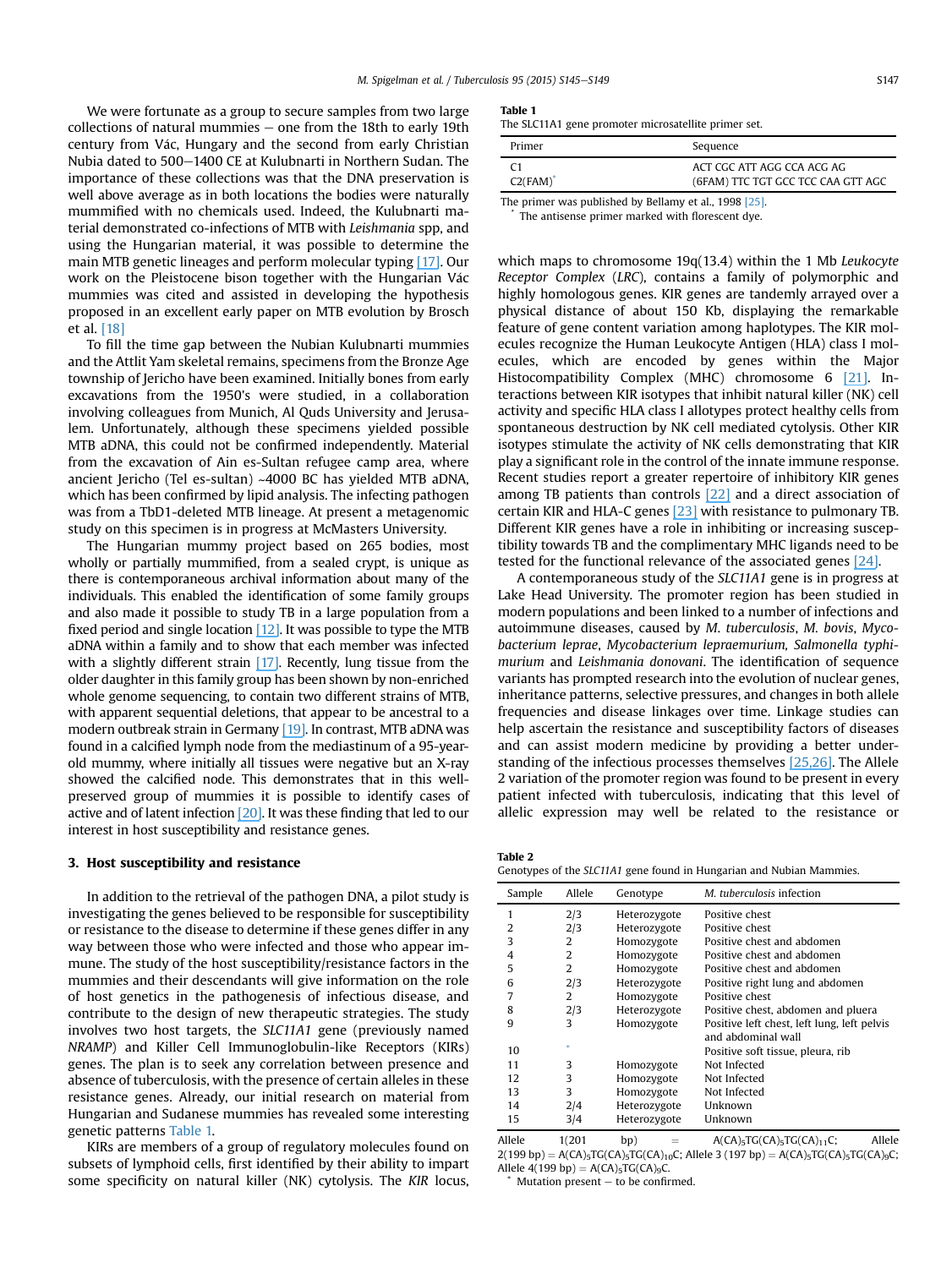susceptibility of an individual to infectious diseases. Allele 3 seems to produce the highest level of SLC11A1 expression, which confers a resistance to microbial infection to the individual, but increases susceptibility to autoimmune diseases. Conversely, Allele 2 produces the lowest level of SLC11A1 expression, conferring individual resistance to autoimmune diseases, but also a greater susceptibility to microbial infections. It is possible that this contradiction in allelic expressions may have resulted from inverse selective pressures, serving to maintain both alleles within the human population. Allelic variants of SLC11A1 have been identified as risk factors for paediatric TB [27]. Other studies of host susceptibility and resistance genes have indicated that different human lineages may exhibit differing susceptibilities to TB infection [\[28\]](https://www.researchgate.net/publication/229556427_Innate_Immune_Gene_Polymorphisms_in_Tuberculosis?el=1_x_8&enrichId=rgreq-e9d2ea980cbe235ade05d1c343837470-XXX&enrichSource=Y292ZXJQYWdlOzI3OTQ0MjE5ODtBUzoyNDkxODI3NzQ2MjQyNTlAMTQzNjQyMTIxMTY4NA==). There is also limited evidence that genetic expression may vary according to sex and age [\[29\]](https://www.researchgate.net/publication/6434975_Sex-_and_age-dependent_association_of_SLC11A1_polymorphisms_with_tuberculosis_in_Chinese_A_case_control_study?el=1_x_8&enrichId=rgreq-e9d2ea980cbe235ade05d1c343837470-XXX&enrichSource=Y292ZXJQYWdlOzI3OTQ0MjE5ODtBUzoyNDkxODI3NzQ2MjQyNTlAMTQzNjQyMTIxMTY4NA==). An intriguing finding is that human genetic susceptibility varies according to the differing clinical forms of TB [\[30\]](https://www.researchgate.net/publication/41621450_Genetic_susceptibility_to_different_clinical_forms_of_tuberculosis_in_the_Peruvian_population?el=1_x_8&enrichId=rgreq-e9d2ea980cbe235ade05d1c343837470-XXX&enrichSource=Y292ZXJQYWdlOzI3OTQ0MjE5ODtBUzoyNDkxODI3NzQ2MjQyNTlAMTQzNjQyMTIxMTY4NA==).

Limited data are now available on amplified aDNA from 18 individuals from 18th century Vác, Hungary and early Christian Nubia (Table 2) [\[25\]](https://www.researchgate.net/publication/13744663_Variations_in_the_NRAMP1_Gene_and_Susceptibility_to_Tuberculosis_in_West_Africans?el=1_x_8&enrichId=rgreq-e9d2ea980cbe235ade05d1c343837470-XXX&enrichSource=Y292ZXJQYWdlOzI3OTQ0MjE5ODtBUzoyNDkxODI3NzQ2MjQyNTlAMTQzNjQyMTIxMTY4NA==). The promoter microsatellite polymorphisms of the SLC11A1 gene look encouraging as patterns are emerging (Table 2). Both the KIR and SLC11A1 studies are on-going and results will be disclosed on completion.

#### 4. Conclusions

This study seeks to show the progress that has been achieved in paleomicrobiological research over the last two decades and indicates its contribution to the study of human pathogen coevolution. Understanding the adaptations that the host and the pathogen have undergone through history, together with the resistance/susceptibility adaptations, may shed light on future interactions of humans with MTB. It is highly important to understand the process of mutualism  $-$  the biological interaction between individuals of two different species, where each derives a fitness benefit  $-$  in the present era of personalized medicine.

#### Acknowledgements

The contribution made by our many collaborators, researchers and students is gratefully acknowledged. Special acknowledgement is due to Dr Angela Gernaey (deceased) who helped pioneer the early mycolic acid work on the bison bone.

**Funding:** Recent research has been partly supported by Hungarian National Scientific Research Foundation (OTKA) Grant No. 61155 (IP, ISz). The German National Science Foundation (Deutsche Forschungsgemeinschaft)- DFG grant number NE575/ 4-1 supported the early Jericho work.

Competing interests: None declared.

Ethical approval: Not required.

Author contributions: MS conceived the original aDNA studies and HDD, GKB-G, SE and CM performed experiments. HDD, GKBG, CSG and CM analysed ancient DNA data. MS, IH, ZA, IP and IS provided data and supplied specimens. IS is head archaeologist of the Jericho excavations MS wrote the first and final drafts, HDD prepared revised drafts and all authors approved the final version.

#### References

[1] [Ryan F. Tuberculosis: the greatest story never told. Bromsgrove, England:](http://refhub.elsevier.com/S1472-9792(15)00023-2/sref1) [Swift Publishers; 1992](http://refhub.elsevier.com/S1472-9792(15)00023-2/sref1).

- [2] Roberts CA, Pfi[ster LA, Mays S. Was Tuberculosis present in Homo Erectus in](http://refhub.elsevier.com/S1472-9792(15)00023-2/sref2) [turkey. Am J Phys Anthropol 2009;139:442](http://refhub.elsevier.com/S1472-9792(15)00023-2/sref2)-[4.](http://refhub.elsevier.com/S1472-9792(15)00023-2/sref2)
- [3] [Barnes I, Duda A, Pybus OG, Thomas MG. Ancient urbanization predicts ge](http://refhub.elsevier.com/S1472-9792(15)00023-2/sref3)netic resistance to tuberculosis. Evolution  $2010;65(3):842-8$  $2010;65(3):842-8$  $2010;65(3):842-8$ .
- [4] [Gagneux S. Host](http://refhub.elsevier.com/S1472-9792(15)00023-2/sref4)-[pathogen coevolution in human tuberculosis. Phil Trans R](http://refhub.elsevier.com/S1472-9792(15)00023-2/sref4) Soc B 2012:367(1590):850-[9.](http://refhub.elsevier.com/S1472-9792(15)00023-2/sref4)
- [5] [Basu S, Galvani AP. The evolution of tuberculosis virulence. Bull Math Biol](http://refhub.elsevier.com/S1472-9792(15)00023-2/sref5) 2009:71:1073-[88.](http://refhub.elsevier.com/S1472-9792(15)00023-2/sref5)
- [6] [Merbs](https://www.researchgate.net/publication/229577219_A_New_World_of_Infectious_Disease?el=1_x_8&enrichId=rgreq-e9d2ea980cbe235ade05d1c343837470-XXX&enrichSource=Y292ZXJQYWdlOzI3OTQ0MjE5ODtBUzoyNDkxODI3NzQ2MjQyNTlAMTQzNjQyMTIxMTY4NA==)[CF.](https://www.researchgate.net/publication/229577219_A_New_World_of_Infectious_Disease?el=1_x_8&enrichId=rgreq-e9d2ea980cbe235ade05d1c343837470-XXX&enrichSource=Y292ZXJQYWdlOzI3OTQ0MjE5ODtBUzoyNDkxODI3NzQ2MjQyNTlAMTQzNjQyMTIxMTY4NA==)[A](https://www.researchgate.net/publication/229577219_A_New_World_of_Infectious_Disease?el=1_x_8&enrichId=rgreq-e9d2ea980cbe235ade05d1c343837470-XXX&enrichSource=Y292ZXJQYWdlOzI3OTQ0MjE5ODtBUzoyNDkxODI3NzQ2MjQyNTlAMTQzNjQyMTIxMTY4NA==)[New](https://www.researchgate.net/publication/229577219_A_New_World_of_Infectious_Disease?el=1_x_8&enrichId=rgreq-e9d2ea980cbe235ade05d1c343837470-XXX&enrichSource=Y292ZXJQYWdlOzI3OTQ0MjE5ODtBUzoyNDkxODI3NzQ2MjQyNTlAMTQzNjQyMTIxMTY4NA==)[World](https://www.researchgate.net/publication/229577219_A_New_World_of_Infectious_Disease?el=1_x_8&enrichId=rgreq-e9d2ea980cbe235ade05d1c343837470-XXX&enrichSource=Y292ZXJQYWdlOzI3OTQ0MjE5ODtBUzoyNDkxODI3NzQ2MjQyNTlAMTQzNjQyMTIxMTY4NA==)[of](https://www.researchgate.net/publication/229577219_A_New_World_of_Infectious_Disease?el=1_x_8&enrichId=rgreq-e9d2ea980cbe235ade05d1c343837470-XXX&enrichSource=Y292ZXJQYWdlOzI3OTQ0MjE5ODtBUzoyNDkxODI3NzQ2MjQyNTlAMTQzNjQyMTIxMTY4NA==)[infectious](https://www.researchgate.net/publication/229577219_A_New_World_of_Infectious_Disease?el=1_x_8&enrichId=rgreq-e9d2ea980cbe235ade05d1c343837470-XXX&enrichSource=Y292ZXJQYWdlOzI3OTQ0MjE5ODtBUzoyNDkxODI3NzQ2MjQyNTlAMTQzNjQyMTIxMTY4NA==)[disease.](https://www.researchgate.net/publication/229577219_A_New_World_of_Infectious_Disease?el=1_x_8&enrichId=rgreq-e9d2ea980cbe235ade05d1c343837470-XXX&enrichSource=Y292ZXJQYWdlOzI3OTQ0MjE5ODtBUzoyNDkxODI3NzQ2MjQyNTlAMTQzNjQyMTIxMTY4NA==)[Ybk](https://www.researchgate.net/publication/229577219_A_New_World_of_Infectious_Disease?el=1_x_8&enrichId=rgreq-e9d2ea980cbe235ade05d1c343837470-XXX&enrichSource=Y292ZXJQYWdlOzI3OTQ0MjE5ODtBUzoyNDkxODI3NzQ2MjQyNTlAMTQzNjQyMTIxMTY4NA==)[Phys](https://www.researchgate.net/publication/229577219_A_New_World_of_Infectious_Disease?el=1_x_8&enrichId=rgreq-e9d2ea980cbe235ade05d1c343837470-XXX&enrichSource=Y292ZXJQYWdlOzI3OTQ0MjE5ODtBUzoyNDkxODI3NzQ2MjQyNTlAMTQzNjQyMTIxMTY4NA==)[Anthropol](https://www.researchgate.net/publication/229577219_A_New_World_of_Infectious_Disease?el=1_x_8&enrichId=rgreq-e9d2ea980cbe235ade05d1c343837470-XXX&enrichSource=Y292ZXJQYWdlOzI3OTQ0MjE5ODtBUzoyNDkxODI3NzQ2MjQyNTlAMTQzNjQyMTIxMTY4NA==)[1992;35:](https://www.researchgate.net/publication/229577219_A_New_World_of_Infectious_Disease?el=1_x_8&enrichId=rgreq-e9d2ea980cbe235ade05d1c343837470-XXX&enrichSource=Y292ZXJQYWdlOzI3OTQ0MjE5ODtBUzoyNDkxODI3NzQ2MjQyNTlAMTQzNjQyMTIxMTY4NA==)  $3 - 42$  $3 - 42$
- [7] [Gutierrez](https://www.researchgate.net/publication/7564218_Gutierrez_M_C_et_al_Ancient_origin_and_gene_mosaicism_of_the_progenitor_of_Mycobacterium_tuberculosis_PLoS_Pathogens_1_e5?el=1_x_8&enrichId=rgreq-e9d2ea980cbe235ade05d1c343837470-XXX&enrichSource=Y292ZXJQYWdlOzI3OTQ0MjE5ODtBUzoyNDkxODI3NzQ2MjQyNTlAMTQzNjQyMTIxMTY4NA==)[MC,](https://www.researchgate.net/publication/7564218_Gutierrez_M_C_et_al_Ancient_origin_and_gene_mosaicism_of_the_progenitor_of_Mycobacterium_tuberculosis_PLoS_Pathogens_1_e5?el=1_x_8&enrichId=rgreq-e9d2ea980cbe235ade05d1c343837470-XXX&enrichSource=Y292ZXJQYWdlOzI3OTQ0MjE5ODtBUzoyNDkxODI3NzQ2MjQyNTlAMTQzNjQyMTIxMTY4NA==)[Brisse](https://www.researchgate.net/publication/7564218_Gutierrez_M_C_et_al_Ancient_origin_and_gene_mosaicism_of_the_progenitor_of_Mycobacterium_tuberculosis_PLoS_Pathogens_1_e5?el=1_x_8&enrichId=rgreq-e9d2ea980cbe235ade05d1c343837470-XXX&enrichSource=Y292ZXJQYWdlOzI3OTQ0MjE5ODtBUzoyNDkxODI3NzQ2MjQyNTlAMTQzNjQyMTIxMTY4NA==)[S,](https://www.researchgate.net/publication/7564218_Gutierrez_M_C_et_al_Ancient_origin_and_gene_mosaicism_of_the_progenitor_of_Mycobacterium_tuberculosis_PLoS_Pathogens_1_e5?el=1_x_8&enrichId=rgreq-e9d2ea980cbe235ade05d1c343837470-XXX&enrichSource=Y292ZXJQYWdlOzI3OTQ0MjE5ODtBUzoyNDkxODI3NzQ2MjQyNTlAMTQzNjQyMTIxMTY4NA==)[Brosch](https://www.researchgate.net/publication/7564218_Gutierrez_M_C_et_al_Ancient_origin_and_gene_mosaicism_of_the_progenitor_of_Mycobacterium_tuberculosis_PLoS_Pathogens_1_e5?el=1_x_8&enrichId=rgreq-e9d2ea980cbe235ade05d1c343837470-XXX&enrichSource=Y292ZXJQYWdlOzI3OTQ0MjE5ODtBUzoyNDkxODI3NzQ2MjQyNTlAMTQzNjQyMTIxMTY4NA==)[R,](https://www.researchgate.net/publication/7564218_Gutierrez_M_C_et_al_Ancient_origin_and_gene_mosaicism_of_the_progenitor_of_Mycobacterium_tuberculosis_PLoS_Pathogens_1_e5?el=1_x_8&enrichId=rgreq-e9d2ea980cbe235ade05d1c343837470-XXX&enrichSource=Y292ZXJQYWdlOzI3OTQ0MjE5ODtBUzoyNDkxODI3NzQ2MjQyNTlAMTQzNjQyMTIxMTY4NA==)[Fabre](https://www.researchgate.net/publication/7564218_Gutierrez_M_C_et_al_Ancient_origin_and_gene_mosaicism_of_the_progenitor_of_Mycobacterium_tuberculosis_PLoS_Pathogens_1_e5?el=1_x_8&enrichId=rgreq-e9d2ea980cbe235ade05d1c343837470-XXX&enrichSource=Y292ZXJQYWdlOzI3OTQ0MjE5ODtBUzoyNDkxODI3NzQ2MjQyNTlAMTQzNjQyMTIxMTY4NA==)[M,](https://www.researchgate.net/publication/7564218_Gutierrez_M_C_et_al_Ancient_origin_and_gene_mosaicism_of_the_progenitor_of_Mycobacterium_tuberculosis_PLoS_Pathogens_1_e5?el=1_x_8&enrichId=rgreq-e9d2ea980cbe235ade05d1c343837470-XXX&enrichSource=Y292ZXJQYWdlOzI3OTQ0MjE5ODtBUzoyNDkxODI3NzQ2MjQyNTlAMTQzNjQyMTIxMTY4NA==)[Omaïs](https://www.researchgate.net/publication/7564218_Gutierrez_M_C_et_al_Ancient_origin_and_gene_mosaicism_of_the_progenitor_of_Mycobacterium_tuberculosis_PLoS_Pathogens_1_e5?el=1_x_8&enrichId=rgreq-e9d2ea980cbe235ade05d1c343837470-XXX&enrichSource=Y292ZXJQYWdlOzI3OTQ0MjE5ODtBUzoyNDkxODI3NzQ2MjQyNTlAMTQzNjQyMTIxMTY4NA==)[B,](https://www.researchgate.net/publication/7564218_Gutierrez_M_C_et_al_Ancient_origin_and_gene_mosaicism_of_the_progenitor_of_Mycobacterium_tuberculosis_PLoS_Pathogens_1_e5?el=1_x_8&enrichId=rgreq-e9d2ea980cbe235ade05d1c343837470-XXX&enrichSource=Y292ZXJQYWdlOzI3OTQ0MjE5ODtBUzoyNDkxODI3NzQ2MjQyNTlAMTQzNjQyMTIxMTY4NA==)[Marmiesse](https://www.researchgate.net/publication/7564218_Gutierrez_M_C_et_al_Ancient_origin_and_gene_mosaicism_of_the_progenitor_of_Mycobacterium_tuberculosis_PLoS_Pathogens_1_e5?el=1_x_8&enrichId=rgreq-e9d2ea980cbe235ade05d1c343837470-XXX&enrichSource=Y292ZXJQYWdlOzI3OTQ0MjE5ODtBUzoyNDkxODI3NzQ2MjQyNTlAMTQzNjQyMTIxMTY4NA==)[M,](https://www.researchgate.net/publication/7564218_Gutierrez_M_C_et_al_Ancient_origin_and_gene_mosaicism_of_the_progenitor_of_Mycobacterium_tuberculosis_PLoS_Pathogens_1_e5?el=1_x_8&enrichId=rgreq-e9d2ea980cbe235ade05d1c343837470-XXX&enrichSource=Y292ZXJQYWdlOzI3OTQ0MjE5ODtBUzoyNDkxODI3NzQ2MjQyNTlAMTQzNjQyMTIxMTY4NA==)[Supply](https://www.researchgate.net/publication/7564218_Gutierrez_M_C_et_al_Ancient_origin_and_gene_mosaicism_of_the_progenitor_of_Mycobacterium_tuberculosis_PLoS_Pathogens_1_e5?el=1_x_8&enrichId=rgreq-e9d2ea980cbe235ade05d1c343837470-XXX&enrichSource=Y292ZXJQYWdlOzI3OTQ0MjE5ODtBUzoyNDkxODI3NzQ2MjQyNTlAMTQzNjQyMTIxMTY4NA==)[P,](https://www.researchgate.net/publication/7564218_Gutierrez_M_C_et_al_Ancient_origin_and_gene_mosaicism_of_the_progenitor_of_Mycobacterium_tuberculosis_PLoS_Pathogens_1_e5?el=1_x_8&enrichId=rgreq-e9d2ea980cbe235ade05d1c343837470-XXX&enrichSource=Y292ZXJQYWdlOzI3OTQ0MjE5ODtBUzoyNDkxODI3NzQ2MjQyNTlAMTQzNjQyMTIxMTY4NA==) [Vincent](https://www.researchgate.net/publication/7564218_Gutierrez_M_C_et_al_Ancient_origin_and_gene_mosaicism_of_the_progenitor_of_Mycobacterium_tuberculosis_PLoS_Pathogens_1_e5?el=1_x_8&enrichId=rgreq-e9d2ea980cbe235ade05d1c343837470-XXX&enrichSource=Y292ZXJQYWdlOzI3OTQ0MjE5ODtBUzoyNDkxODI3NzQ2MjQyNTlAMTQzNjQyMTIxMTY4NA==)[V.](https://www.researchgate.net/publication/7564218_Gutierrez_M_C_et_al_Ancient_origin_and_gene_mosaicism_of_the_progenitor_of_Mycobacterium_tuberculosis_PLoS_Pathogens_1_e5?el=1_x_8&enrichId=rgreq-e9d2ea980cbe235ade05d1c343837470-XXX&enrichSource=Y292ZXJQYWdlOzI3OTQ0MjE5ODtBUzoyNDkxODI3NzQ2MjQyNTlAMTQzNjQyMTIxMTY4NA==)[Ancient](https://www.researchgate.net/publication/7564218_Gutierrez_M_C_et_al_Ancient_origin_and_gene_mosaicism_of_the_progenitor_of_Mycobacterium_tuberculosis_PLoS_Pathogens_1_e5?el=1_x_8&enrichId=rgreq-e9d2ea980cbe235ade05d1c343837470-XXX&enrichSource=Y292ZXJQYWdlOzI3OTQ0MjE5ODtBUzoyNDkxODI3NzQ2MjQyNTlAMTQzNjQyMTIxMTY4NA==)[origin](https://www.researchgate.net/publication/7564218_Gutierrez_M_C_et_al_Ancient_origin_and_gene_mosaicism_of_the_progenitor_of_Mycobacterium_tuberculosis_PLoS_Pathogens_1_e5?el=1_x_8&enrichId=rgreq-e9d2ea980cbe235ade05d1c343837470-XXX&enrichSource=Y292ZXJQYWdlOzI3OTQ0MjE5ODtBUzoyNDkxODI3NzQ2MjQyNTlAMTQzNjQyMTIxMTY4NA==)[and](https://www.researchgate.net/publication/7564218_Gutierrez_M_C_et_al_Ancient_origin_and_gene_mosaicism_of_the_progenitor_of_Mycobacterium_tuberculosis_PLoS_Pathogens_1_e5?el=1_x_8&enrichId=rgreq-e9d2ea980cbe235ade05d1c343837470-XXX&enrichSource=Y292ZXJQYWdlOzI3OTQ0MjE5ODtBUzoyNDkxODI3NzQ2MjQyNTlAMTQzNjQyMTIxMTY4NA==)[gene](https://www.researchgate.net/publication/7564218_Gutierrez_M_C_et_al_Ancient_origin_and_gene_mosaicism_of_the_progenitor_of_Mycobacterium_tuberculosis_PLoS_Pathogens_1_e5?el=1_x_8&enrichId=rgreq-e9d2ea980cbe235ade05d1c343837470-XXX&enrichSource=Y292ZXJQYWdlOzI3OTQ0MjE5ODtBUzoyNDkxODI3NzQ2MjQyNTlAMTQzNjQyMTIxMTY4NA==)[mosaicism](https://www.researchgate.net/publication/7564218_Gutierrez_M_C_et_al_Ancient_origin_and_gene_mosaicism_of_the_progenitor_of_Mycobacterium_tuberculosis_PLoS_Pathogens_1_e5?el=1_x_8&enrichId=rgreq-e9d2ea980cbe235ade05d1c343837470-XXX&enrichSource=Y292ZXJQYWdlOzI3OTQ0MjE5ODtBUzoyNDkxODI3NzQ2MjQyNTlAMTQzNjQyMTIxMTY4NA==)[of](https://www.researchgate.net/publication/7564218_Gutierrez_M_C_et_al_Ancient_origin_and_gene_mosaicism_of_the_progenitor_of_Mycobacterium_tuberculosis_PLoS_Pathogens_1_e5?el=1_x_8&enrichId=rgreq-e9d2ea980cbe235ade05d1c343837470-XXX&enrichSource=Y292ZXJQYWdlOzI3OTQ0MjE5ODtBUzoyNDkxODI3NzQ2MjQyNTlAMTQzNjQyMTIxMTY4NA==)[the](https://www.researchgate.net/publication/7564218_Gutierrez_M_C_et_al_Ancient_origin_and_gene_mosaicism_of_the_progenitor_of_Mycobacterium_tuberculosis_PLoS_Pathogens_1_e5?el=1_x_8&enrichId=rgreq-e9d2ea980cbe235ade05d1c343837470-XXX&enrichSource=Y292ZXJQYWdlOzI3OTQ0MjE5ODtBUzoyNDkxODI3NzQ2MjQyNTlAMTQzNjQyMTIxMTY4NA==)[progenitor](https://www.researchgate.net/publication/7564218_Gutierrez_M_C_et_al_Ancient_origin_and_gene_mosaicism_of_the_progenitor_of_Mycobacterium_tuberculosis_PLoS_Pathogens_1_e5?el=1_x_8&enrichId=rgreq-e9d2ea980cbe235ade05d1c343837470-XXX&enrichSource=Y292ZXJQYWdlOzI3OTQ0MjE5ODtBUzoyNDkxODI3NzQ2MjQyNTlAMTQzNjQyMTIxMTY4NA==)[of](https://www.researchgate.net/publication/7564218_Gutierrez_M_C_et_al_Ancient_origin_and_gene_mosaicism_of_the_progenitor_of_Mycobacterium_tuberculosis_PLoS_Pathogens_1_e5?el=1_x_8&enrichId=rgreq-e9d2ea980cbe235ade05d1c343837470-XXX&enrichSource=Y292ZXJQYWdlOzI3OTQ0MjE5ODtBUzoyNDkxODI3NzQ2MjQyNTlAMTQzNjQyMTIxMTY4NA==)[Myco](https://www.researchgate.net/publication/7564218_Gutierrez_M_C_et_al_Ancient_origin_and_gene_mosaicism_of_the_progenitor_of_Mycobacterium_tuberculosis_PLoS_Pathogens_1_e5?el=1_x_8&enrichId=rgreq-e9d2ea980cbe235ade05d1c343837470-XXX&enrichSource=Y292ZXJQYWdlOzI3OTQ0MjE5ODtBUzoyNDkxODI3NzQ2MjQyNTlAMTQzNjQyMTIxMTY4NA==)[bacterium](https://www.researchgate.net/publication/7564218_Gutierrez_M_C_et_al_Ancient_origin_and_gene_mosaicism_of_the_progenitor_of_Mycobacterium_tuberculosis_PLoS_Pathogens_1_e5?el=1_x_8&enrichId=rgreq-e9d2ea980cbe235ade05d1c343837470-XXX&enrichSource=Y292ZXJQYWdlOzI3OTQ0MjE5ODtBUzoyNDkxODI3NzQ2MjQyNTlAMTQzNjQyMTIxMTY4NA==)[tuberculosis.](https://www.researchgate.net/publication/7564218_Gutierrez_M_C_et_al_Ancient_origin_and_gene_mosaicism_of_the_progenitor_of_Mycobacterium_tuberculosis_PLoS_Pathogens_1_e5?el=1_x_8&enrichId=rgreq-e9d2ea980cbe235ade05d1c343837470-XXX&enrichSource=Y292ZXJQYWdlOzI3OTQ0MjE5ODtBUzoyNDkxODI3NzQ2MjQyNTlAMTQzNjQyMTIxMTY4NA==) [PLoS](https://www.researchgate.net/publication/7564218_Gutierrez_M_C_et_al_Ancient_origin_and_gene_mosaicism_of_the_progenitor_of_Mycobacterium_tuberculosis_PLoS_Pathogens_1_e5?el=1_x_8&enrichId=rgreq-e9d2ea980cbe235ade05d1c343837470-XXX&enrichSource=Y292ZXJQYWdlOzI3OTQ0MjE5ODtBUzoyNDkxODI3NzQ2MjQyNTlAMTQzNjQyMTIxMTY4NA==) [Pathog](https://www.researchgate.net/publication/7564218_Gutierrez_M_C_et_al_Ancient_origin_and_gene_mosaicism_of_the_progenitor_of_Mycobacterium_tuberculosis_PLoS_Pathogens_1_e5?el=1_x_8&enrichId=rgreq-e9d2ea980cbe235ade05d1c343837470-XXX&enrichSource=Y292ZXJQYWdlOzI3OTQ0MjE5ODtBUzoyNDkxODI3NzQ2MjQyNTlAMTQzNjQyMTIxMTY4NA==) [2005;1:55](https://www.researchgate.net/publication/7564218_Gutierrez_M_C_et_al_Ancient_origin_and_gene_mosaicism_of_the_progenitor_of_Mycobacterium_tuberculosis_PLoS_Pathogens_1_e5?el=1_x_8&enrichId=rgreq-e9d2ea980cbe235ade05d1c343837470-XXX&enrichSource=Y292ZXJQYWdlOzI3OTQ0MjE5ODtBUzoyNDkxODI3NzQ2MjQyNTlAMTQzNjQyMTIxMTY4NA==)-[61](http://refhub.elsevier.com/S1472-9792(15)00023-2/sref7).
- [8] WHO (World Health Organization). Tuberculosis. Fact sheet No. 104. [http://](http://www.who.int/mediacentre/factsheets/fs104/en/index.html#) [www.who.int/mediacentre/factsheets/fs104/en/index.html#](http://www.who.int/mediacentre/factsheets/fs104/en/index.html#) [reviewed February 2013].
- [9] [Wilbur](https://www.researchgate.net/publication/6496451_Patterns_of_tuberculosis_in_the_Americas-How_can_modern_biomedicine_inform_the_ancient_past_Mem_Inst_Oswaldo_Cruz_101Suppl_II59-66?el=1_x_8&enrichId=rgreq-e9d2ea980cbe235ade05d1c343837470-XXX&enrichSource=Y292ZXJQYWdlOzI3OTQ0MjE5ODtBUzoyNDkxODI3NzQ2MjQyNTlAMTQzNjQyMTIxMTY4NA==)[AK,](https://www.researchgate.net/publication/6496451_Patterns_of_tuberculosis_in_the_Americas-How_can_modern_biomedicine_inform_the_ancient_past_Mem_Inst_Oswaldo_Cruz_101Suppl_II59-66?el=1_x_8&enrichId=rgreq-e9d2ea980cbe235ade05d1c343837470-XXX&enrichSource=Y292ZXJQYWdlOzI3OTQ0MjE5ODtBUzoyNDkxODI3NzQ2MjQyNTlAMTQzNjQyMTIxMTY4NA==) [Buikstra](https://www.researchgate.net/publication/6496451_Patterns_of_tuberculosis_in_the_Americas-How_can_modern_biomedicine_inform_the_ancient_past_Mem_Inst_Oswaldo_Cruz_101Suppl_II59-66?el=1_x_8&enrichId=rgreq-e9d2ea980cbe235ade05d1c343837470-XXX&enrichSource=Y292ZXJQYWdlOzI3OTQ0MjE5ODtBUzoyNDkxODI3NzQ2MjQyNTlAMTQzNjQyMTIxMTY4NA==) [JE.](https://www.researchgate.net/publication/6496451_Patterns_of_tuberculosis_in_the_Americas-How_can_modern_biomedicine_inform_the_ancient_past_Mem_Inst_Oswaldo_Cruz_101Suppl_II59-66?el=1_x_8&enrichId=rgreq-e9d2ea980cbe235ade05d1c343837470-XXX&enrichSource=Y292ZXJQYWdlOzI3OTQ0MjE5ODtBUzoyNDkxODI3NzQ2MjQyNTlAMTQzNjQyMTIxMTY4NA==) [Patterns](https://www.researchgate.net/publication/6496451_Patterns_of_tuberculosis_in_the_Americas-How_can_modern_biomedicine_inform_the_ancient_past_Mem_Inst_Oswaldo_Cruz_101Suppl_II59-66?el=1_x_8&enrichId=rgreq-e9d2ea980cbe235ade05d1c343837470-XXX&enrichSource=Y292ZXJQYWdlOzI3OTQ0MjE5ODtBUzoyNDkxODI3NzQ2MjQyNTlAMTQzNjQyMTIxMTY4NA==) [of](https://www.researchgate.net/publication/6496451_Patterns_of_tuberculosis_in_the_Americas-How_can_modern_biomedicine_inform_the_ancient_past_Mem_Inst_Oswaldo_Cruz_101Suppl_II59-66?el=1_x_8&enrichId=rgreq-e9d2ea980cbe235ade05d1c343837470-XXX&enrichSource=Y292ZXJQYWdlOzI3OTQ0MjE5ODtBUzoyNDkxODI3NzQ2MjQyNTlAMTQzNjQyMTIxMTY4NA==) [tuberculosis](https://www.researchgate.net/publication/6496451_Patterns_of_tuberculosis_in_the_Americas-How_can_modern_biomedicine_inform_the_ancient_past_Mem_Inst_Oswaldo_Cruz_101Suppl_II59-66?el=1_x_8&enrichId=rgreq-e9d2ea980cbe235ade05d1c343837470-XXX&enrichSource=Y292ZXJQYWdlOzI3OTQ0MjE5ODtBUzoyNDkxODI3NzQ2MjQyNTlAMTQzNjQyMTIxMTY4NA==) [in](https://www.researchgate.net/publication/6496451_Patterns_of_tuberculosis_in_the_Americas-How_can_modern_biomedicine_inform_the_ancient_past_Mem_Inst_Oswaldo_Cruz_101Suppl_II59-66?el=1_x_8&enrichId=rgreq-e9d2ea980cbe235ade05d1c343837470-XXX&enrichSource=Y292ZXJQYWdlOzI3OTQ0MjE5ODtBUzoyNDkxODI3NzQ2MjQyNTlAMTQzNjQyMTIxMTY4NA==) [the](https://www.researchgate.net/publication/6496451_Patterns_of_tuberculosis_in_the_Americas-How_can_modern_biomedicine_inform_the_ancient_past_Mem_Inst_Oswaldo_Cruz_101Suppl_II59-66?el=1_x_8&enrichId=rgreq-e9d2ea980cbe235ade05d1c343837470-XXX&enrichSource=Y292ZXJQYWdlOzI3OTQ0MjE5ODtBUzoyNDkxODI3NzQ2MjQyNTlAMTQzNjQyMTIxMTY4NA==) [Americas](https://www.researchgate.net/publication/6496451_Patterns_of_tuberculosis_in_the_Americas-How_can_modern_biomedicine_inform_the_ancient_past_Mem_Inst_Oswaldo_Cruz_101Suppl_II59-66?el=1_x_8&enrichId=rgreq-e9d2ea980cbe235ade05d1c343837470-XXX&enrichSource=Y292ZXJQYWdlOzI3OTQ0MjE5ODtBUzoyNDkxODI3NzQ2MjQyNTlAMTQzNjQyMTIxMTY4NA==)  $-$  [how can](http://refhub.elsevier.com/S1472-9792(15)00023-2/sref8) [modern biomedicine inform the ancient past? Mem Inst Oswaldo Cruz](http://refhub.elsevier.com/S1472-9792(15)00023-2/sref8)  $2006:101(Sumb)$  II):5[9](https://www.researchgate.net/publication/6496451_Patterns_of_tuberculosis_in_the_Americas-How_can_modern_biomedicine_inform_the_ancient_past_Mem_Inst_Oswaldo_Cruz_101Suppl_II59-66?el=1_x_8&enrichId=rgreq-e9d2ea980cbe235ade05d1c343837470-XXX&enrichSource=Y292ZXJQYWdlOzI3OTQ0MjE5ODtBUzoyNDkxODI3NzQ2MjQyNTlAMTQzNjQyMTIxMTY4NA==)-66
- [10] Nerlich AG, Lösch S. Paleopathology of human tuberculosis and the possible role of climate. Interdiscip Perspect Infect Dis 2009:437187. [http://dx.doi.org/](http://dx.doi.org/10.1155/2009/437187) [10.1155/2009/437187.](http://dx.doi.org/10.1155/2009/437187)
- [11] [Spigelman M, Lemma E. The use of the polymerase chain reaction to detect](http://refhub.elsevier.com/S1472-9792(15)00023-2/sref10) Mycobacterium tuberculosis [in ancient skeletons. Int J Osteoarchaeol 1993;3:](http://refhub.elsevier.com/S1472-9792(15)00023-2/sref10) [13](http://refhub.elsevier.com/S1472-9792(15)00023-2/sref10)[7](https://www.researchgate.net/publication/229883685_The_Use_of_Polymerase_Chain_Reaction_to_Detect_Mycobacterium_tuberculosis_in_Ancient_Skeletons?el=1_x_8&enrichId=rgreq-e9d2ea980cbe235ade05d1c343837470-XXX&enrichSource=Y292ZXJQYWdlOzI3OTQ0MjE5ODtBUzoyNDkxODI3NzQ2MjQyNTlAMTQzNjQyMTIxMTY4NA==)-[43](http://refhub.elsevier.com/S1472-9792(15)00023-2/sref10)
- [12] [Fletcher HA, Donoghue HD, Holton J, Pap I, Spigelman M. Widespread](http://refhub.elsevier.com/S1472-9792(15)00023-2/sref11) occurrence of Mycobacterium tuberculosis [DNA from 18th-19th century](http://refhub.elsevier.com/S1472-9792(15)00023-2/sref11) Hungarians. Am J Phys Anthropol 2003:120:1[4](https://www.researchgate.net/publication/32885199_Widespread_occurrence_of_Mycobacterium_tuberculosis_DNA_from_18th-19th_century_Hungarians?el=1_x_8&enrichId=rgreq-e9d2ea980cbe235ade05d1c343837470-XXX&enrichSource=Y292ZXJQYWdlOzI3OTQ0MjE5ODtBUzoyNDkxODI3NzQ2MjQyNTlAMTQzNjQyMTIxMTY4NA==)4-[52.](http://refhub.elsevier.com/S1472-9792(15)00023-2/sref11)
- [13] [Rothschild BM, Martin LD, Lev G, Bercovier H, Bar-Gal GK, Greenblatt C,](http://refhub.elsevier.com/S1472-9792(15)00023-2/sref12) [Donoghue H, Spigelman M, Brittain D.](http://refhub.elsevier.com/S1472-9792(15)00023-2/sref12) Mycobacterium tuberculosis complex [DNA from an extinct Bison dated 17,000 years before the present. Clin Infect](http://refhub.elsevier.com/S1472-9792(15)00023-2/sref12) [Dis 2001;33\(3\):30](http://refhub.elsevier.com/S1472-9792(15)00023-2/sref12)[5](https://www.researchgate.net/publication/11902085_Mycobacterium_tuberculosis_Complex_DNA_from_an_Extinct_Bison_Dated_17000_Years_before_the_Present?el=1_x_8&enrichId=rgreq-e9d2ea980cbe235ade05d1c343837470-XXX&enrichSource=Y292ZXJQYWdlOzI3OTQ0MjE5ODtBUzoyNDkxODI3NzQ2MjQyNTlAMTQzNjQyMTIxMTY4NA==)-[11.](http://refhub.elsevier.com/S1472-9792(15)00023-2/sref12)
- [14] [Lee OY-C, Wu HHT, Donoghue HD, Spigelman M, Greenblatt CL, Bull ID,](http://refhub.elsevier.com/S1472-9792(15)00023-2/sref13) [Rothschild BM, Martin LD, Minnikin DE, Besra GS.](http://refhub.elsevier.com/S1472-9792(15)00023-2/sref13) Mycobacterium tuberculosis [complex lipid virulence factors preserved in the 17,000](http://refhub.elsevier.com/S1472-9792(15)00023-2/sref13) [year-old skeleton of an extinct bison,](http://refhub.elsevier.com/S1472-9792(15)00023-2/sref13) Bison antiquus. PLoS ONE [2012;7\(7\):e41923](http://refhub.elsevier.com/S1472-9792(15)00023-2/sref13)[.](https://www.researchgate.net/publication/230616910_Mycobacterium_tuberculosis_Complex_Lipid_Virulence_Factors_Preserved_in_the_17000-Year-Old_Skeleton_of_an_Extinct_Bison_Bison_antiquus?el=1_x_8&enrichId=rgreq-e9d2ea980cbe235ade05d1c343837470-XXX&enrichSource=Y292ZXJQYWdlOzI3OTQ0MjE5ODtBUzoyNDkxODI3NzQ2MjQyNTlAMTQzNjQyMTIxMTY4NA==)
- [15] [Donoghue HD, Spigelman M, Zias J, Gernaey-Child AM, Minnikin DE.](http://refhub.elsevier.com/S1472-9792(15)00023-2/sref14) Mycobacterium tuberculosis complex DNA in calcifi[ed pleura from remains 1400 yrs](http://refhub.elsevier.com/S1472-9792(15)00023-2/sref14) [old. Lett Appl Microbiol 1998;27\(5\):26](http://refhub.elsevier.com/S1472-9792(15)00023-2/sref14)[5](https://www.researchgate.net/publication/13456902_Mycobacterium_tuberculosis_Complex_DNA_in_Calcified_Pleura_From_Remains_1400_Years_Old?el=1_x_8&enrichId=rgreq-e9d2ea980cbe235ade05d1c343837470-XXX&enrichSource=Y292ZXJQYWdlOzI3OTQ0MjE5ODtBUzoyNDkxODI3NzQ2MjQyNTlAMTQzNjQyMTIxMTY4NA==)-[9.](http://refhub.elsevier.com/S1472-9792(15)00023-2/sref14)
- [16] [Hershkovitz](https://www.researchgate.net/publication/23385414_Detection_and_Molecular_Characterization_of_9000-Year-Old_Mycobacterium_tuberculosis_From_a_Neolithic_Settlement_in_the_Eastern_Mediterranean?el=1_x_8&enrichId=rgreq-e9d2ea980cbe235ade05d1c343837470-XXX&enrichSource=Y292ZXJQYWdlOzI3OTQ0MjE5ODtBUzoyNDkxODI3NzQ2MjQyNTlAMTQzNjQyMTIxMTY4NA==)[I,](https://www.researchgate.net/publication/23385414_Detection_and_Molecular_Characterization_of_9000-Year-Old_Mycobacterium_tuberculosis_From_a_Neolithic_Settlement_in_the_Eastern_Mediterranean?el=1_x_8&enrichId=rgreq-e9d2ea980cbe235ade05d1c343837470-XXX&enrichSource=Y292ZXJQYWdlOzI3OTQ0MjE5ODtBUzoyNDkxODI3NzQ2MjQyNTlAMTQzNjQyMTIxMTY4NA==)[Donoghue](https://www.researchgate.net/publication/23385414_Detection_and_Molecular_Characterization_of_9000-Year-Old_Mycobacterium_tuberculosis_From_a_Neolithic_Settlement_in_the_Eastern_Mediterranean?el=1_x_8&enrichId=rgreq-e9d2ea980cbe235ade05d1c343837470-XXX&enrichSource=Y292ZXJQYWdlOzI3OTQ0MjE5ODtBUzoyNDkxODI3NzQ2MjQyNTlAMTQzNjQyMTIxMTY4NA==)[HD,](https://www.researchgate.net/publication/23385414_Detection_and_Molecular_Characterization_of_9000-Year-Old_Mycobacterium_tuberculosis_From_a_Neolithic_Settlement_in_the_Eastern_Mediterranean?el=1_x_8&enrichId=rgreq-e9d2ea980cbe235ade05d1c343837470-XXX&enrichSource=Y292ZXJQYWdlOzI3OTQ0MjE5ODtBUzoyNDkxODI3NzQ2MjQyNTlAMTQzNjQyMTIxMTY4NA==)[Minnikin](https://www.researchgate.net/publication/23385414_Detection_and_Molecular_Characterization_of_9000-Year-Old_Mycobacterium_tuberculosis_From_a_Neolithic_Settlement_in_the_Eastern_Mediterranean?el=1_x_8&enrichId=rgreq-e9d2ea980cbe235ade05d1c343837470-XXX&enrichSource=Y292ZXJQYWdlOzI3OTQ0MjE5ODtBUzoyNDkxODI3NzQ2MjQyNTlAMTQzNjQyMTIxMTY4NA==)[DE,](https://www.researchgate.net/publication/23385414_Detection_and_Molecular_Characterization_of_9000-Year-Old_Mycobacterium_tuberculosis_From_a_Neolithic_Settlement_in_the_Eastern_Mediterranean?el=1_x_8&enrichId=rgreq-e9d2ea980cbe235ade05d1c343837470-XXX&enrichSource=Y292ZXJQYWdlOzI3OTQ0MjE5ODtBUzoyNDkxODI3NzQ2MjQyNTlAMTQzNjQyMTIxMTY4NA==)[Besra](https://www.researchgate.net/publication/23385414_Detection_and_Molecular_Characterization_of_9000-Year-Old_Mycobacterium_tuberculosis_From_a_Neolithic_Settlement_in_the_Eastern_Mediterranean?el=1_x_8&enrichId=rgreq-e9d2ea980cbe235ade05d1c343837470-XXX&enrichSource=Y292ZXJQYWdlOzI3OTQ0MjE5ODtBUzoyNDkxODI3NzQ2MjQyNTlAMTQzNjQyMTIxMTY4NA==)[GS,](https://www.researchgate.net/publication/23385414_Detection_and_Molecular_Characterization_of_9000-Year-Old_Mycobacterium_tuberculosis_From_a_Neolithic_Settlement_in_the_Eastern_Mediterranean?el=1_x_8&enrichId=rgreq-e9d2ea980cbe235ade05d1c343837470-XXX&enrichSource=Y292ZXJQYWdlOzI3OTQ0MjE5ODtBUzoyNDkxODI3NzQ2MjQyNTlAMTQzNjQyMTIxMTY4NA==)[Lee](https://www.researchgate.net/publication/23385414_Detection_and_Molecular_Characterization_of_9000-Year-Old_Mycobacterium_tuberculosis_From_a_Neolithic_Settlement_in_the_Eastern_Mediterranean?el=1_x_8&enrichId=rgreq-e9d2ea980cbe235ade05d1c343837470-XXX&enrichSource=Y292ZXJQYWdlOzI3OTQ0MjE5ODtBUzoyNDkxODI3NzQ2MjQyNTlAMTQzNjQyMTIxMTY4NA==)[OY-C,](https://www.researchgate.net/publication/23385414_Detection_and_Molecular_Characterization_of_9000-Year-Old_Mycobacterium_tuberculosis_From_a_Neolithic_Settlement_in_the_Eastern_Mediterranean?el=1_x_8&enrichId=rgreq-e9d2ea980cbe235ade05d1c343837470-XXX&enrichSource=Y292ZXJQYWdlOzI3OTQ0MjE5ODtBUzoyNDkxODI3NzQ2MjQyNTlAMTQzNjQyMTIxMTY4NA==)[Gernaey](https://www.researchgate.net/publication/23385414_Detection_and_Molecular_Characterization_of_9000-Year-Old_Mycobacterium_tuberculosis_From_a_Neolithic_Settlement_in_the_Eastern_Mediterranean?el=1_x_8&enrichId=rgreq-e9d2ea980cbe235ade05d1c343837470-XXX&enrichSource=Y292ZXJQYWdlOzI3OTQ0MjE5ODtBUzoyNDkxODI3NzQ2MjQyNTlAMTQzNjQyMTIxMTY4NA==)[AM,](https://www.researchgate.net/publication/23385414_Detection_and_Molecular_Characterization_of_9000-Year-Old_Mycobacterium_tuberculosis_From_a_Neolithic_Settlement_in_the_Eastern_Mediterranean?el=1_x_8&enrichId=rgreq-e9d2ea980cbe235ade05d1c343837470-XXX&enrichSource=Y292ZXJQYWdlOzI3OTQ0MjE5ODtBUzoyNDkxODI3NzQ2MjQyNTlAMTQzNjQyMTIxMTY4NA==) [Galili](https://www.researchgate.net/publication/23385414_Detection_and_Molecular_Characterization_of_9000-Year-Old_Mycobacterium_tuberculosis_From_a_Neolithic_Settlement_in_the_Eastern_Mediterranean?el=1_x_8&enrichId=rgreq-e9d2ea980cbe235ade05d1c343837470-XXX&enrichSource=Y292ZXJQYWdlOzI3OTQ0MjE5ODtBUzoyNDkxODI3NzQ2MjQyNTlAMTQzNjQyMTIxMTY4NA==)[E,](https://www.researchgate.net/publication/23385414_Detection_and_Molecular_Characterization_of_9000-Year-Old_Mycobacterium_tuberculosis_From_a_Neolithic_Settlement_in_the_Eastern_Mediterranean?el=1_x_8&enrichId=rgreq-e9d2ea980cbe235ade05d1c343837470-XXX&enrichSource=Y292ZXJQYWdlOzI3OTQ0MjE5ODtBUzoyNDkxODI3NzQ2MjQyNTlAMTQzNjQyMTIxMTY4NA==)[Eshed](https://www.researchgate.net/publication/23385414_Detection_and_Molecular_Characterization_of_9000-Year-Old_Mycobacterium_tuberculosis_From_a_Neolithic_Settlement_in_the_Eastern_Mediterranean?el=1_x_8&enrichId=rgreq-e9d2ea980cbe235ade05d1c343837470-XXX&enrichSource=Y292ZXJQYWdlOzI3OTQ0MjE5ODtBUzoyNDkxODI3NzQ2MjQyNTlAMTQzNjQyMTIxMTY4NA==)[V,](https://www.researchgate.net/publication/23385414_Detection_and_Molecular_Characterization_of_9000-Year-Old_Mycobacterium_tuberculosis_From_a_Neolithic_Settlement_in_the_Eastern_Mediterranean?el=1_x_8&enrichId=rgreq-e9d2ea980cbe235ade05d1c343837470-XXX&enrichSource=Y292ZXJQYWdlOzI3OTQ0MjE5ODtBUzoyNDkxODI3NzQ2MjQyNTlAMTQzNjQyMTIxMTY4NA==)[Greenblatt](https://www.researchgate.net/publication/23385414_Detection_and_Molecular_Characterization_of_9000-Year-Old_Mycobacterium_tuberculosis_From_a_Neolithic_Settlement_in_the_Eastern_Mediterranean?el=1_x_8&enrichId=rgreq-e9d2ea980cbe235ade05d1c343837470-XXX&enrichSource=Y292ZXJQYWdlOzI3OTQ0MjE5ODtBUzoyNDkxODI3NzQ2MjQyNTlAMTQzNjQyMTIxMTY4NA==)[CL,](https://www.researchgate.net/publication/23385414_Detection_and_Molecular_Characterization_of_9000-Year-Old_Mycobacterium_tuberculosis_From_a_Neolithic_Settlement_in_the_Eastern_Mediterranean?el=1_x_8&enrichId=rgreq-e9d2ea980cbe235ade05d1c343837470-XXX&enrichSource=Y292ZXJQYWdlOzI3OTQ0MjE5ODtBUzoyNDkxODI3NzQ2MjQyNTlAMTQzNjQyMTIxMTY4NA==)[Lemma](https://www.researchgate.net/publication/23385414_Detection_and_Molecular_Characterization_of_9000-Year-Old_Mycobacterium_tuberculosis_From_a_Neolithic_Settlement_in_the_Eastern_Mediterranean?el=1_x_8&enrichId=rgreq-e9d2ea980cbe235ade05d1c343837470-XXX&enrichSource=Y292ZXJQYWdlOzI3OTQ0MjE5ODtBUzoyNDkxODI3NzQ2MjQyNTlAMTQzNjQyMTIxMTY4NA==)[E,](https://www.researchgate.net/publication/23385414_Detection_and_Molecular_Characterization_of_9000-Year-Old_Mycobacterium_tuberculosis_From_a_Neolithic_Settlement_in_the_Eastern_Mediterranean?el=1_x_8&enrichId=rgreq-e9d2ea980cbe235ade05d1c343837470-XXX&enrichSource=Y292ZXJQYWdlOzI3OTQ0MjE5ODtBUzoyNDkxODI3NzQ2MjQyNTlAMTQzNjQyMTIxMTY4NA==)[Kahila](https://www.researchgate.net/publication/23385414_Detection_and_Molecular_Characterization_of_9000-Year-Old_Mycobacterium_tuberculosis_From_a_Neolithic_Settlement_in_the_Eastern_Mediterranean?el=1_x_8&enrichId=rgreq-e9d2ea980cbe235ade05d1c343837470-XXX&enrichSource=Y292ZXJQYWdlOzI3OTQ0MjE5ODtBUzoyNDkxODI3NzQ2MjQyNTlAMTQzNjQyMTIxMTY4NA==)[Bar-Gal](https://www.researchgate.net/publication/23385414_Detection_and_Molecular_Characterization_of_9000-Year-Old_Mycobacterium_tuberculosis_From_a_Neolithic_Settlement_in_the_Eastern_Mediterranean?el=1_x_8&enrichId=rgreq-e9d2ea980cbe235ade05d1c343837470-XXX&enrichSource=Y292ZXJQYWdlOzI3OTQ0MjE5ODtBUzoyNDkxODI3NzQ2MjQyNTlAMTQzNjQyMTIxMTY4NA==)[G,](https://www.researchgate.net/publication/23385414_Detection_and_Molecular_Characterization_of_9000-Year-Old_Mycobacterium_tuberculosis_From_a_Neolithic_Settlement_in_the_Eastern_Mediterranean?el=1_x_8&enrichId=rgreq-e9d2ea980cbe235ade05d1c343837470-XXX&enrichSource=Y292ZXJQYWdlOzI3OTQ0MjE5ODtBUzoyNDkxODI3NzQ2MjQyNTlAMTQzNjQyMTIxMTY4NA==)[Spigelman](https://www.researchgate.net/publication/23385414_Detection_and_Molecular_Characterization_of_9000-Year-Old_Mycobacterium_tuberculosis_From_a_Neolithic_Settlement_in_the_Eastern_Mediterranean?el=1_x_8&enrichId=rgreq-e9d2ea980cbe235ade05d1c343837470-XXX&enrichSource=Y292ZXJQYWdlOzI3OTQ0MjE5ODtBUzoyNDkxODI3NzQ2MjQyNTlAMTQzNjQyMTIxMTY4NA==)[M.](https://www.researchgate.net/publication/23385414_Detection_and_Molecular_Characterization_of_9000-Year-Old_Mycobacterium_tuberculosis_From_a_Neolithic_Settlement_in_the_Eastern_Mediterranean?el=1_x_8&enrichId=rgreq-e9d2ea980cbe235ade05d1c343837470-XXX&enrichSource=Y292ZXJQYWdlOzI3OTQ0MjE5ODtBUzoyNDkxODI3NzQ2MjQyNTlAMTQzNjQyMTIxMTY4NA==) [Detection](https://www.researchgate.net/publication/23385414_Detection_and_Molecular_Characterization_of_9000-Year-Old_Mycobacterium_tuberculosis_From_a_Neolithic_Settlement_in_the_Eastern_Mediterranean?el=1_x_8&enrichId=rgreq-e9d2ea980cbe235ade05d1c343837470-XXX&enrichSource=Y292ZXJQYWdlOzI3OTQ0MjE5ODtBUzoyNDkxODI3NzQ2MjQyNTlAMTQzNjQyMTIxMTY4NA==)[and](https://www.researchgate.net/publication/23385414_Detection_and_Molecular_Characterization_of_9000-Year-Old_Mycobacterium_tuberculosis_From_a_Neolithic_Settlement_in_the_Eastern_Mediterranean?el=1_x_8&enrichId=rgreq-e9d2ea980cbe235ade05d1c343837470-XXX&enrichSource=Y292ZXJQYWdlOzI3OTQ0MjE5ODtBUzoyNDkxODI3NzQ2MjQyNTlAMTQzNjQyMTIxMTY4NA==)[molecular](https://www.researchgate.net/publication/23385414_Detection_and_Molecular_Characterization_of_9000-Year-Old_Mycobacterium_tuberculosis_From_a_Neolithic_Settlement_in_the_Eastern_Mediterranean?el=1_x_8&enrichId=rgreq-e9d2ea980cbe235ade05d1c343837470-XXX&enrichSource=Y292ZXJQYWdlOzI3OTQ0MjE5ODtBUzoyNDkxODI3NzQ2MjQyNTlAMTQzNjQyMTIxMTY4NA==)[characterization](https://www.researchgate.net/publication/23385414_Detection_and_Molecular_Characterization_of_9000-Year-Old_Mycobacterium_tuberculosis_From_a_Neolithic_Settlement_in_the_Eastern_Mediterranean?el=1_x_8&enrichId=rgreq-e9d2ea980cbe235ade05d1c343837470-XXX&enrichSource=Y292ZXJQYWdlOzI3OTQ0MjE5ODtBUzoyNDkxODI3NzQ2MjQyNTlAMTQzNjQyMTIxMTY4NA==)[of](https://www.researchgate.net/publication/23385414_Detection_and_Molecular_Characterization_of_9000-Year-Old_Mycobacterium_tuberculosis_From_a_Neolithic_Settlement_in_the_Eastern_Mediterranean?el=1_x_8&enrichId=rgreq-e9d2ea980cbe235ade05d1c343837470-XXX&enrichSource=Y292ZXJQYWdlOzI3OTQ0MjE5ODtBUzoyNDkxODI3NzQ2MjQyNTlAMTQzNjQyMTIxMTY4NA==)[9000-year-old](https://www.researchgate.net/publication/23385414_Detection_and_Molecular_Characterization_of_9000-Year-Old_Mycobacterium_tuberculosis_From_a_Neolithic_Settlement_in_the_Eastern_Mediterranean?el=1_x_8&enrichId=rgreq-e9d2ea980cbe235ade05d1c343837470-XXX&enrichSource=Y292ZXJQYWdlOzI3OTQ0MjE5ODtBUzoyNDkxODI3NzQ2MjQyNTlAMTQzNjQyMTIxMTY4NA==) Mycobacterium tuberculosis [from](https://www.researchgate.net/publication/23385414_Detection_and_Molecular_Characterization_of_9000-Year-Old_Mycobacterium_tuberculosis_From_a_Neolithic_Settlement_in_the_Eastern_Mediterranean?el=1_x_8&enrichId=rgreq-e9d2ea980cbe235ade05d1c343837470-XXX&enrichSource=Y292ZXJQYWdlOzI3OTQ0MjE5ODtBUzoyNDkxODI3NzQ2MjQyNTlAMTQzNjQyMTIxMTY4NA==)[a](https://www.researchgate.net/publication/23385414_Detection_and_Molecular_Characterization_of_9000-Year-Old_Mycobacterium_tuberculosis_From_a_Neolithic_Settlement_in_the_Eastern_Mediterranean?el=1_x_8&enrichId=rgreq-e9d2ea980cbe235ade05d1c343837470-XXX&enrichSource=Y292ZXJQYWdlOzI3OTQ0MjE5ODtBUzoyNDkxODI3NzQ2MjQyNTlAMTQzNjQyMTIxMTY4NA==)[Neolithic](https://www.researchgate.net/publication/23385414_Detection_and_Molecular_Characterization_of_9000-Year-Old_Mycobacterium_tuberculosis_From_a_Neolithic_Settlement_in_the_Eastern_Mediterranean?el=1_x_8&enrichId=rgreq-e9d2ea980cbe235ade05d1c343837470-XXX&enrichSource=Y292ZXJQYWdlOzI3OTQ0MjE5ODtBUzoyNDkxODI3NzQ2MjQyNTlAMTQzNjQyMTIxMTY4NA==)[settlement](https://www.researchgate.net/publication/23385414_Detection_and_Molecular_Characterization_of_9000-Year-Old_Mycobacterium_tuberculosis_From_a_Neolithic_Settlement_in_the_Eastern_Mediterranean?el=1_x_8&enrichId=rgreq-e9d2ea980cbe235ade05d1c343837470-XXX&enrichSource=Y292ZXJQYWdlOzI3OTQ0MjE5ODtBUzoyNDkxODI3NzQ2MjQyNTlAMTQzNjQyMTIxMTY4NA==)[in](https://www.researchgate.net/publication/23385414_Detection_and_Molecular_Characterization_of_9000-Year-Old_Mycobacterium_tuberculosis_From_a_Neolithic_Settlement_in_the_Eastern_Mediterranean?el=1_x_8&enrichId=rgreq-e9d2ea980cbe235ade05d1c343837470-XXX&enrichSource=Y292ZXJQYWdlOzI3OTQ0MjE5ODtBUzoyNDkxODI3NzQ2MjQyNTlAMTQzNjQyMTIxMTY4NA==)[the](https://www.researchgate.net/publication/23385414_Detection_and_Molecular_Characterization_of_9000-Year-Old_Mycobacterium_tuberculosis_From_a_Neolithic_Settlement_in_the_Eastern_Mediterranean?el=1_x_8&enrichId=rgreq-e9d2ea980cbe235ade05d1c343837470-XXX&enrichSource=Y292ZXJQYWdlOzI3OTQ0MjE5ODtBUzoyNDkxODI3NzQ2MjQyNTlAMTQzNjQyMTIxMTY4NA==)[Eastern](https://www.researchgate.net/publication/23385414_Detection_and_Molecular_Characterization_of_9000-Year-Old_Mycobacterium_tuberculosis_From_a_Neolithic_Settlement_in_the_Eastern_Mediterranean?el=1_x_8&enrichId=rgreq-e9d2ea980cbe235ade05d1c343837470-XXX&enrichSource=Y292ZXJQYWdlOzI3OTQ0MjE5ODtBUzoyNDkxODI3NzQ2MjQyNTlAMTQzNjQyMTIxMTY4NA==)[Mediterranean.](https://www.researchgate.net/publication/23385414_Detection_and_Molecular_Characterization_of_9000-Year-Old_Mycobacterium_tuberculosis_From_a_Neolithic_Settlement_in_the_Eastern_Mediterranean?el=1_x_8&enrichId=rgreq-e9d2ea980cbe235ade05d1c343837470-XXX&enrichSource=Y292ZXJQYWdlOzI3OTQ0MjE5ODtBUzoyNDkxODI3NzQ2MjQyNTlAMTQzNjQyMTIxMTY4NA==)[PLoS](https://www.researchgate.net/publication/23385414_Detection_and_Molecular_Characterization_of_9000-Year-Old_Mycobacterium_tuberculosis_From_a_Neolithic_Settlement_in_the_Eastern_Mediterranean?el=1_x_8&enrichId=rgreq-e9d2ea980cbe235ade05d1c343837470-XXX&enrichSource=Y292ZXJQYWdlOzI3OTQ0MjE5ODtBUzoyNDkxODI3NzQ2MjQyNTlAMTQzNjQyMTIxMTY4NA==) [ONE](https://www.researchgate.net/publication/23385414_Detection_and_Molecular_Characterization_of_9000-Year-Old_Mycobacterium_tuberculosis_From_a_Neolithic_Settlement_in_the_Eastern_Mediterranean?el=1_x_8&enrichId=rgreq-e9d2ea980cbe235ade05d1c343837470-XXX&enrichSource=Y292ZXJQYWdlOzI3OTQ0MjE5ODtBUzoyNDkxODI3NzQ2MjQyNTlAMTQzNjQyMTIxMTY4NA==)[2008;3\(10\):e3426.](https://www.researchgate.net/publication/23385414_Detection_and_Molecular_Characterization_of_9000-Year-Old_Mycobacterium_tuberculosis_From_a_Neolithic_Settlement_in_the_Eastern_Mediterranean?el=1_x_8&enrichId=rgreq-e9d2ea980cbe235ade05d1c343837470-XXX&enrichSource=Y292ZXJQYWdlOzI3OTQ0MjE5ODtBUzoyNDkxODI3NzQ2MjQyNTlAMTQzNjQyMTIxMTY4NA==)
- [17] [Fletcher](https://www.researchgate.net/publication/10908842_Molecular_analysis_of_Mycobacterium_tuberculosis_DNA_from_a_family_of_18th_century_Hungarians?el=1_x_8&enrichId=rgreq-e9d2ea980cbe235ade05d1c343837470-XXX&enrichSource=Y292ZXJQYWdlOzI3OTQ0MjE5ODtBUzoyNDkxODI3NzQ2MjQyNTlAMTQzNjQyMTIxMTY4NA==)[HA,](https://www.researchgate.net/publication/10908842_Molecular_analysis_of_Mycobacterium_tuberculosis_DNA_from_a_family_of_18th_century_Hungarians?el=1_x_8&enrichId=rgreq-e9d2ea980cbe235ade05d1c343837470-XXX&enrichSource=Y292ZXJQYWdlOzI3OTQ0MjE5ODtBUzoyNDkxODI3NzQ2MjQyNTlAMTQzNjQyMTIxMTY4NA==)[Donoghue](https://www.researchgate.net/publication/10908842_Molecular_analysis_of_Mycobacterium_tuberculosis_DNA_from_a_family_of_18th_century_Hungarians?el=1_x_8&enrichId=rgreq-e9d2ea980cbe235ade05d1c343837470-XXX&enrichSource=Y292ZXJQYWdlOzI3OTQ0MjE5ODtBUzoyNDkxODI3NzQ2MjQyNTlAMTQzNjQyMTIxMTY4NA==)[HD,](https://www.researchgate.net/publication/10908842_Molecular_analysis_of_Mycobacterium_tuberculosis_DNA_from_a_family_of_18th_century_Hungarians?el=1_x_8&enrichId=rgreq-e9d2ea980cbe235ade05d1c343837470-XXX&enrichSource=Y292ZXJQYWdlOzI3OTQ0MjE5ODtBUzoyNDkxODI3NzQ2MjQyNTlAMTQzNjQyMTIxMTY4NA==)[Taylor](https://www.researchgate.net/publication/10908842_Molecular_analysis_of_Mycobacterium_tuberculosis_DNA_from_a_family_of_18th_century_Hungarians?el=1_x_8&enrichId=rgreq-e9d2ea980cbe235ade05d1c343837470-XXX&enrichSource=Y292ZXJQYWdlOzI3OTQ0MjE5ODtBUzoyNDkxODI3NzQ2MjQyNTlAMTQzNjQyMTIxMTY4NA==)[GM,](https://www.researchgate.net/publication/10908842_Molecular_analysis_of_Mycobacterium_tuberculosis_DNA_from_a_family_of_18th_century_Hungarians?el=1_x_8&enrichId=rgreq-e9d2ea980cbe235ade05d1c343837470-XXX&enrichSource=Y292ZXJQYWdlOzI3OTQ0MjE5ODtBUzoyNDkxODI3NzQ2MjQyNTlAMTQzNjQyMTIxMTY4NA==)[van](https://www.researchgate.net/publication/10908842_Molecular_analysis_of_Mycobacterium_tuberculosis_DNA_from_a_family_of_18th_century_Hungarians?el=1_x_8&enrichId=rgreq-e9d2ea980cbe235ade05d1c343837470-XXX&enrichSource=Y292ZXJQYWdlOzI3OTQ0MjE5ODtBUzoyNDkxODI3NzQ2MjQyNTlAMTQzNjQyMTIxMTY4NA==)[der](https://www.researchgate.net/publication/10908842_Molecular_analysis_of_Mycobacterium_tuberculosis_DNA_from_a_family_of_18th_century_Hungarians?el=1_x_8&enrichId=rgreq-e9d2ea980cbe235ade05d1c343837470-XXX&enrichSource=Y292ZXJQYWdlOzI3OTQ0MjE5ODtBUzoyNDkxODI3NzQ2MjQyNTlAMTQzNjQyMTIxMTY4NA==)[Zanden](https://www.researchgate.net/publication/10908842_Molecular_analysis_of_Mycobacterium_tuberculosis_DNA_from_a_family_of_18th_century_Hungarians?el=1_x_8&enrichId=rgreq-e9d2ea980cbe235ade05d1c343837470-XXX&enrichSource=Y292ZXJQYWdlOzI3OTQ0MjE5ODtBUzoyNDkxODI3NzQ2MjQyNTlAMTQzNjQyMTIxMTY4NA==)[AGM,](https://www.researchgate.net/publication/10908842_Molecular_analysis_of_Mycobacterium_tuberculosis_DNA_from_a_family_of_18th_century_Hungarians?el=1_x_8&enrichId=rgreq-e9d2ea980cbe235ade05d1c343837470-XXX&enrichSource=Y292ZXJQYWdlOzI3OTQ0MjE5ODtBUzoyNDkxODI3NzQ2MjQyNTlAMTQzNjQyMTIxMTY4NA==)[Spigelman](https://www.researchgate.net/publication/10908842_Molecular_analysis_of_Mycobacterium_tuberculosis_DNA_from_a_family_of_18th_century_Hungarians?el=1_x_8&enrichId=rgreq-e9d2ea980cbe235ade05d1c343837470-XXX&enrichSource=Y292ZXJQYWdlOzI3OTQ0MjE5ODtBUzoyNDkxODI3NzQ2MjQyNTlAMTQzNjQyMTIxMTY4NA==)[M.](https://www.researchgate.net/publication/10908842_Molecular_analysis_of_Mycobacterium_tuberculosis_DNA_from_a_family_of_18th_century_Hungarians?el=1_x_8&enrichId=rgreq-e9d2ea980cbe235ade05d1c343837470-XXX&enrichSource=Y292ZXJQYWdlOzI3OTQ0MjE5ODtBUzoyNDkxODI3NzQ2MjQyNTlAMTQzNjQyMTIxMTY4NA==) Molecular analysis of [Mycobacterium](https://www.researchgate.net/publication/10908842_Molecular_analysis_of_Mycobacterium_tuberculosis_DNA_from_a_family_of_18th_century_Hungarians?el=1_x_8&enrichId=rgreq-e9d2ea980cbe235ade05d1c343837470-XXX&enrichSource=Y292ZXJQYWdlOzI3OTQ0MjE5ODtBUzoyNDkxODI3NzQ2MjQyNTlAMTQzNjQyMTIxMTY4NA==)[tuberculosis](https://www.researchgate.net/publication/10908842_Molecular_analysis_of_Mycobacterium_tuberculosis_DNA_from_a_family_of_18th_century_Hungarians?el=1_x_8&enrichId=rgreq-e9d2ea980cbe235ade05d1c343837470-XXX&enrichSource=Y292ZXJQYWdlOzI3OTQ0MjE5ODtBUzoyNDkxODI3NzQ2MjQyNTlAMTQzNjQyMTIxMTY4NA==) from a family of 18th cen[tury](https://www.researchgate.net/publication/10908842_Molecular_analysis_of_Mycobacterium_tuberculosis_DNA_from_a_family_of_18th_century_Hungarians?el=1_x_8&enrichId=rgreq-e9d2ea980cbe235ade05d1c343837470-XXX&enrichSource=Y292ZXJQYWdlOzI3OTQ0MjE5ODtBUzoyNDkxODI3NzQ2MjQyNTlAMTQzNjQyMTIxMTY4NA==)[Hungarians.](https://www.researchgate.net/publication/10908842_Molecular_analysis_of_Mycobacterium_tuberculosis_DNA_from_a_family_of_18th_century_Hungarians?el=1_x_8&enrichId=rgreq-e9d2ea980cbe235ade05d1c343837470-XXX&enrichSource=Y292ZXJQYWdlOzI3OTQ0MjE5ODtBUzoyNDkxODI3NzQ2MjQyNTlAMTQzNjQyMTIxMTY4NA==) [Microbiology](https://www.researchgate.net/publication/10908842_Molecular_analysis_of_Mycobacterium_tuberculosis_DNA_from_a_family_of_18th_century_Hungarians?el=1_x_8&enrichId=rgreq-e9d2ea980cbe235ade05d1c343837470-XXX&enrichSource=Y292ZXJQYWdlOzI3OTQ0MjE5ODtBUzoyNDkxODI3NzQ2MjQyNTlAMTQzNjQyMTIxMTY4NA==) [2003;149:143](https://www.researchgate.net/publication/10908842_Molecular_analysis_of_Mycobacterium_tuberculosis_DNA_from_a_family_of_18th_century_Hungarians?el=1_x_8&enrichId=rgreq-e9d2ea980cbe235ade05d1c343837470-XXX&enrichSource=Y292ZXJQYWdlOzI3OTQ0MjE5ODtBUzoyNDkxODI3NzQ2MjQyNTlAMTQzNjQyMTIxMTY4NA==)-[51.](http://refhub.elsevier.com/S1472-9792(15)00023-2/sref16)
- [18] [Brosch R, Gordon SV, Marmiesse M, Brodin P, Buchrieser C, Eiglmeier K,](http://refhub.elsevier.com/S1472-9792(15)00023-2/sref17) [Garnier T, Gutierrez C, Hewinson G, Kremer K, Parsons LM, Pym AS,](http://refhub.elsevier.com/S1472-9792(15)00023-2/sref17) [Samper S, van Soolingen D, Cole ST. A new evolutionary scenario for the](http://refhub.elsevier.com/S1472-9792(15)00023-2/sref17) Mycobacterium tuberculosis [complex. Proc Natl Acad Sci USA 2002;99:](http://refhub.elsevier.com/S1472-9792(15)00023-2/sref17)  $3684 - 9$  $3684 - 9$  $3684 - 9$ .
- [19] [Chan JZ-M, Sergeant MJ, Lee OY-C, Minnikin DE, Besra GS, Pap I, Spigelman M,](http://refhub.elsevier.com/S1472-9792(15)00023-2/sref18) [Donoghue HD, Pallen MJ. Metagenomic analysis of tuberculosis in a mummy.](http://refhub.elsevier.com/S1472-9792(15)00023-2/sref18) [N Engl J Med 2013;369\(3\):289](http://refhub.elsevier.com/S1472-9792(15)00023-2/sref18)-[90](http://refhub.elsevier.com/S1472-9792(15)00023-2/sref18).
- [20] [Donoghue HD, Pap I, Szikossy I, Spigelman M. Detection and character](http://refhub.elsevier.com/S1472-9792(15)00023-2/sref19)ization of Mycobacterium tuberculosis [DNA in 18th century Hungarians](http://refhub.elsevier.com/S1472-9792(15)00023-2/sref19) [with pulmonary and extra-pulmonary tuberculosis. In: Gill-Frerking G,](http://refhub.elsevier.com/S1472-9792(15)00023-2/sref19) [Rosendahl W, Zink A, Piombino-Mascali D, editors. Yearbook of mummy](http://refhub.elsevier.com/S1472-9792(15)00023-2/sref19) [studies, vol. 1. Münich, Germany: Verlag Dr. Friedrich Pfeil; 2011.](http://refhub.elsevier.com/S1472-9792(15)00023-2/sref19)  $p. 51 - 6$  $p. 51 - 6$
- [21] [Yen J-H, Moore BE, Nakajima T, Scholl D, Schaid DJ, Weyand CM,](http://refhub.elsevier.com/S1472-9792(15)00023-2/sref20) [Goronzy JJ. Major histocompatibility complex class I-recognizing receptors](http://refhub.elsevier.com/S1472-9792(15)00023-2/sref20) [are disease risk genes in rheumatoid arthritis. J Exp Med 2001;193\(10\):](http://refhub.elsevier.com/S1472-9792(15)00023-2/sref20) [1159](http://refhub.elsevier.com/S1472-9792(15)00023-2/sref20)-[68](http://refhub.elsevier.com/S1472-9792(15)00023-2/sref20).
- [22] [Mahfouz R, Halas H, Hoteit R, Saadeh M, Shamseddeen W, Charafeddine K,](http://refhub.elsevier.com/S1472-9792(15)00023-2/sref21) [Itani L, Araj GF. Study of KIR genes in Lebanese patients with tuberculosis. Int J](http://refhub.elsevier.com/S1472-9792(15)00023-2/sref21) [Tuberc Lung Dis 2011;15\(12\):1688](http://refhub.elsevier.com/S1472-9792(15)00023-2/sref21)-[90](http://refhub.elsevier.com/S1472-9792(15)00023-2/sref21).
- [23] [Lu C, Bai XL, Shen YJ, Deng YF, Wang CY, Fan G, Chu JX, Zhao SM, Zhang BC,](http://refhub.elsevier.com/S1472-9792(15)00023-2/sref22) [Zhao YR, Zhang CZ, Ye H, Lu ZM. Potential implication of activating killer cell](http://refhub.elsevier.com/S1472-9792(15)00023-2/sref22) [immunoglobulin-like receptor and HLA in onset of pulmonary tuberculosis.](http://refhub.elsevier.com/S1472-9792(15)00023-2/sref22) [Scand J Immunol 2012;76:49](http://refhub.elsevier.com/S1472-9792(15)00023-2/sref22)[1](https://www.researchgate.net/publication/230629460_Potential_Implication_of_Activating_Killer_Cell_Immunoglobulin-Like_Receptor_and_HLA_in_Onset_of_Pulmonary_Tuberculosis?el=1_x_8&enrichId=rgreq-e9d2ea980cbe235ade05d1c343837470-XXX&enrichSource=Y292ZXJQYWdlOzI3OTQ0MjE5ODtBUzoyNDkxODI3NzQ2MjQyNTlAMTQzNjQyMTIxMTY4NA==)-[6.](http://refhub.elsevier.com/S1472-9792(15)00023-2/sref22)
- [24] [Pydi SS, Sunder SR, Venkatasubramanian S, Kovvali S, Jonnalagada S,](http://refhub.elsevier.com/S1472-9792(15)00023-2/sref23) [Valluri](https://www.researchgate.net/publication/232277682_Killer_Cell_Immunoglobulin_like_Receptor_Gene_Association_with_Tuberculosis?el=1_x_8&enrichId=rgreq-e9d2ea980cbe235ade05d1c343837470-XXX&enrichSource=Y292ZXJQYWdlOzI3OTQ0MjE5ODtBUzoyNDkxODI3NzQ2MjQyNTlAMTQzNjQyMTIxMTY4NA==)[VL.](https://www.researchgate.net/publication/232277682_Killer_Cell_Immunoglobulin_like_Receptor_Gene_Association_with_Tuberculosis?el=1_x_8&enrichId=rgreq-e9d2ea980cbe235ade05d1c343837470-XXX&enrichSource=Y292ZXJQYWdlOzI3OTQ0MjE5ODtBUzoyNDkxODI3NzQ2MjQyNTlAMTQzNjQyMTIxMTY4NA==)[Killer](https://www.researchgate.net/publication/232277682_Killer_Cell_Immunoglobulin_like_Receptor_Gene_Association_with_Tuberculosis?el=1_x_8&enrichId=rgreq-e9d2ea980cbe235ade05d1c343837470-XXX&enrichSource=Y292ZXJQYWdlOzI3OTQ0MjE5ODtBUzoyNDkxODI3NzQ2MjQyNTlAMTQzNjQyMTIxMTY4NA==)[cell](https://www.researchgate.net/publication/232277682_Killer_Cell_Immunoglobulin_like_Receptor_Gene_Association_with_Tuberculosis?el=1_x_8&enrichId=rgreq-e9d2ea980cbe235ade05d1c343837470-XXX&enrichSource=Y292ZXJQYWdlOzI3OTQ0MjE5ODtBUzoyNDkxODI3NzQ2MjQyNTlAMTQzNjQyMTIxMTY4NA==)[immunoglobulin](https://www.researchgate.net/publication/232277682_Killer_Cell_Immunoglobulin_like_Receptor_Gene_Association_with_Tuberculosis?el=1_x_8&enrichId=rgreq-e9d2ea980cbe235ade05d1c343837470-XXX&enrichSource=Y292ZXJQYWdlOzI3OTQ0MjE5ODtBUzoyNDkxODI3NzQ2MjQyNTlAMTQzNjQyMTIxMTY4NA==)[like](https://www.researchgate.net/publication/232277682_Killer_Cell_Immunoglobulin_like_Receptor_Gene_Association_with_Tuberculosis?el=1_x_8&enrichId=rgreq-e9d2ea980cbe235ade05d1c343837470-XXX&enrichSource=Y292ZXJQYWdlOzI3OTQ0MjE5ODtBUzoyNDkxODI3NzQ2MjQyNTlAMTQzNjQyMTIxMTY4NA==)[receptor](https://www.researchgate.net/publication/232277682_Killer_Cell_Immunoglobulin_like_Receptor_Gene_Association_with_Tuberculosis?el=1_x_8&enrichId=rgreq-e9d2ea980cbe235ade05d1c343837470-XXX&enrichSource=Y292ZXJQYWdlOzI3OTQ0MjE5ODtBUzoyNDkxODI3NzQ2MjQyNTlAMTQzNjQyMTIxMTY4NA==)[gene](https://www.researchgate.net/publication/232277682_Killer_Cell_Immunoglobulin_like_Receptor_Gene_Association_with_Tuberculosis?el=1_x_8&enrichId=rgreq-e9d2ea980cbe235ade05d1c343837470-XXX&enrichSource=Y292ZXJQYWdlOzI3OTQ0MjE5ODtBUzoyNDkxODI3NzQ2MjQyNTlAMTQzNjQyMTIxMTY4NA==)[association](https://www.researchgate.net/publication/232277682_Killer_Cell_Immunoglobulin_like_Receptor_Gene_Association_with_Tuberculosis?el=1_x_8&enrichId=rgreq-e9d2ea980cbe235ade05d1c343837470-XXX&enrichSource=Y292ZXJQYWdlOzI3OTQ0MjE5ODtBUzoyNDkxODI3NzQ2MjQyNTlAMTQzNjQyMTIxMTY4NA==)[with](https://www.researchgate.net/publication/232277682_Killer_Cell_Immunoglobulin_like_Receptor_Gene_Association_with_Tuberculosis?el=1_x_8&enrichId=rgreq-e9d2ea980cbe235ade05d1c343837470-XXX&enrichSource=Y292ZXJQYWdlOzI3OTQ0MjE5ODtBUzoyNDkxODI3NzQ2MjQyNTlAMTQzNjQyMTIxMTY4NA==) [tuberculosis.](https://www.researchgate.net/publication/232277682_Killer_Cell_Immunoglobulin_like_Receptor_Gene_Association_with_Tuberculosis?el=1_x_8&enrichId=rgreq-e9d2ea980cbe235ade05d1c343837470-XXX&enrichSource=Y292ZXJQYWdlOzI3OTQ0MjE5ODtBUzoyNDkxODI3NzQ2MjQyNTlAMTQzNjQyMTIxMTY4NA==)[Hum](https://www.researchgate.net/publication/232277682_Killer_Cell_Immunoglobulin_like_Receptor_Gene_Association_with_Tuberculosis?el=1_x_8&enrichId=rgreq-e9d2ea980cbe235ade05d1c343837470-XXX&enrichSource=Y292ZXJQYWdlOzI3OTQ0MjE5ODtBUzoyNDkxODI3NzQ2MjQyNTlAMTQzNjQyMTIxMTY4NA==) [Immunol](https://www.researchgate.net/publication/232277682_Killer_Cell_Immunoglobulin_like_Receptor_Gene_Association_with_Tuberculosis?el=1_x_8&enrichId=rgreq-e9d2ea980cbe235ade05d1c343837470-XXX&enrichSource=Y292ZXJQYWdlOzI3OTQ0MjE5ODtBUzoyNDkxODI3NzQ2MjQyNTlAMTQzNjQyMTIxMTY4NA==) 2013:74:85-[92](http://refhub.elsevier.com/S1472-9792(15)00023-2/sref23).
- [25] [Bellamy](https://www.researchgate.net/publication/13744663_Variations_in_the_NRAMP1_Gene_and_Susceptibility_to_Tuberculosis_in_West_Africans?el=1_x_8&enrichId=rgreq-e9d2ea980cbe235ade05d1c343837470-XXX&enrichSource=Y292ZXJQYWdlOzI3OTQ0MjE5ODtBUzoyNDkxODI3NzQ2MjQyNTlAMTQzNjQyMTIxMTY4NA==)[R,](https://www.researchgate.net/publication/13744663_Variations_in_the_NRAMP1_Gene_and_Susceptibility_to_Tuberculosis_in_West_Africans?el=1_x_8&enrichId=rgreq-e9d2ea980cbe235ade05d1c343837470-XXX&enrichSource=Y292ZXJQYWdlOzI3OTQ0MjE5ODtBUzoyNDkxODI3NzQ2MjQyNTlAMTQzNjQyMTIxMTY4NA==)[Ruwende](https://www.researchgate.net/publication/13744663_Variations_in_the_NRAMP1_Gene_and_Susceptibility_to_Tuberculosis_in_West_Africans?el=1_x_8&enrichId=rgreq-e9d2ea980cbe235ade05d1c343837470-XXX&enrichSource=Y292ZXJQYWdlOzI3OTQ0MjE5ODtBUzoyNDkxODI3NzQ2MjQyNTlAMTQzNjQyMTIxMTY4NA==)[C,](https://www.researchgate.net/publication/13744663_Variations_in_the_NRAMP1_Gene_and_Susceptibility_to_Tuberculosis_in_West_Africans?el=1_x_8&enrichId=rgreq-e9d2ea980cbe235ade05d1c343837470-XXX&enrichSource=Y292ZXJQYWdlOzI3OTQ0MjE5ODtBUzoyNDkxODI3NzQ2MjQyNTlAMTQzNjQyMTIxMTY4NA==)[Corrah](https://www.researchgate.net/publication/13744663_Variations_in_the_NRAMP1_Gene_and_Susceptibility_to_Tuberculosis_in_West_Africans?el=1_x_8&enrichId=rgreq-e9d2ea980cbe235ade05d1c343837470-XXX&enrichSource=Y292ZXJQYWdlOzI3OTQ0MjE5ODtBUzoyNDkxODI3NzQ2MjQyNTlAMTQzNjQyMTIxMTY4NA==)[T,](https://www.researchgate.net/publication/13744663_Variations_in_the_NRAMP1_Gene_and_Susceptibility_to_Tuberculosis_in_West_Africans?el=1_x_8&enrichId=rgreq-e9d2ea980cbe235ade05d1c343837470-XXX&enrichSource=Y292ZXJQYWdlOzI3OTQ0MjE5ODtBUzoyNDkxODI3NzQ2MjQyNTlAMTQzNjQyMTIxMTY4NA==)[McAdam](https://www.researchgate.net/publication/13744663_Variations_in_the_NRAMP1_Gene_and_Susceptibility_to_Tuberculosis_in_West_Africans?el=1_x_8&enrichId=rgreq-e9d2ea980cbe235ade05d1c343837470-XXX&enrichSource=Y292ZXJQYWdlOzI3OTQ0MjE5ODtBUzoyNDkxODI3NzQ2MjQyNTlAMTQzNjQyMTIxMTY4NA==)[KPWJ,](https://www.researchgate.net/publication/13744663_Variations_in_the_NRAMP1_Gene_and_Susceptibility_to_Tuberculosis_in_West_Africans?el=1_x_8&enrichId=rgreq-e9d2ea980cbe235ade05d1c343837470-XXX&enrichSource=Y292ZXJQYWdlOzI3OTQ0MjE5ODtBUzoyNDkxODI3NzQ2MjQyNTlAMTQzNjQyMTIxMTY4NA==)[Whittle](https://www.researchgate.net/publication/13744663_Variations_in_the_NRAMP1_Gene_and_Susceptibility_to_Tuberculosis_in_West_Africans?el=1_x_8&enrichId=rgreq-e9d2ea980cbe235ade05d1c343837470-XXX&enrichSource=Y292ZXJQYWdlOzI3OTQ0MjE5ODtBUzoyNDkxODI3NzQ2MjQyNTlAMTQzNjQyMTIxMTY4NA==)[HC,](https://www.researchgate.net/publication/13744663_Variations_in_the_NRAMP1_Gene_and_Susceptibility_to_Tuberculosis_in_West_Africans?el=1_x_8&enrichId=rgreq-e9d2ea980cbe235ade05d1c343837470-XXX&enrichSource=Y292ZXJQYWdlOzI3OTQ0MjE5ODtBUzoyNDkxODI3NzQ2MjQyNTlAMTQzNjQyMTIxMTY4NA==)[Hill](https://www.researchgate.net/publication/13744663_Variations_in_the_NRAMP1_Gene_and_Susceptibility_to_Tuberculosis_in_West_Africans?el=1_x_8&enrichId=rgreq-e9d2ea980cbe235ade05d1c343837470-XXX&enrichSource=Y292ZXJQYWdlOzI3OTQ0MjE5ODtBUzoyNDkxODI3NzQ2MjQyNTlAMTQzNjQyMTIxMTY4NA==)[AVS.](https://www.researchgate.net/publication/13744663_Variations_in_the_NRAMP1_Gene_and_Susceptibility_to_Tuberculosis_in_West_Africans?el=1_x_8&enrichId=rgreq-e9d2ea980cbe235ade05d1c343837470-XXX&enrichSource=Y292ZXJQYWdlOzI3OTQ0MjE5ODtBUzoyNDkxODI3NzQ2MjQyNTlAMTQzNjQyMTIxMTY4NA==)[Vari](https://www.researchgate.net/publication/13744663_Variations_in_the_NRAMP1_Gene_and_Susceptibility_to_Tuberculosis_in_West_Africans?el=1_x_8&enrichId=rgreq-e9d2ea980cbe235ade05d1c343837470-XXX&enrichSource=Y292ZXJQYWdlOzI3OTQ0MjE5ODtBUzoyNDkxODI3NzQ2MjQyNTlAMTQzNjQyMTIxMTY4NA==)ations in the NRAMP1 [gene](https://www.researchgate.net/publication/13744663_Variations_in_the_NRAMP1_Gene_and_Susceptibility_to_Tuberculosis_in_West_Africans?el=1_x_8&enrichId=rgreq-e9d2ea980cbe235ade05d1c343837470-XXX&enrichSource=Y292ZXJQYWdlOzI3OTQ0MjE5ODtBUzoyNDkxODI3NzQ2MjQyNTlAMTQzNjQyMTIxMTY4NA==)[and](https://www.researchgate.net/publication/13744663_Variations_in_the_NRAMP1_Gene_and_Susceptibility_to_Tuberculosis_in_West_Africans?el=1_x_8&enrichId=rgreq-e9d2ea980cbe235ade05d1c343837470-XXX&enrichSource=Y292ZXJQYWdlOzI3OTQ0MjE5ODtBUzoyNDkxODI3NzQ2MjQyNTlAMTQzNjQyMTIxMTY4NA==)[susceptibility](https://www.researchgate.net/publication/13744663_Variations_in_the_NRAMP1_Gene_and_Susceptibility_to_Tuberculosis_in_West_Africans?el=1_x_8&enrichId=rgreq-e9d2ea980cbe235ade05d1c343837470-XXX&enrichSource=Y292ZXJQYWdlOzI3OTQ0MjE5ODtBUzoyNDkxODI3NzQ2MjQyNTlAMTQzNjQyMTIxMTY4NA==)[to](https://www.researchgate.net/publication/13744663_Variations_in_the_NRAMP1_Gene_and_Susceptibility_to_Tuberculosis_in_West_Africans?el=1_x_8&enrichId=rgreq-e9d2ea980cbe235ade05d1c343837470-XXX&enrichSource=Y292ZXJQYWdlOzI3OTQ0MjE5ODtBUzoyNDkxODI3NzQ2MjQyNTlAMTQzNjQyMTIxMTY4NA==)[tuberculosis](https://www.researchgate.net/publication/13744663_Variations_in_the_NRAMP1_Gene_and_Susceptibility_to_Tuberculosis_in_West_Africans?el=1_x_8&enrichId=rgreq-e9d2ea980cbe235ade05d1c343837470-XXX&enrichSource=Y292ZXJQYWdlOzI3OTQ0MjE5ODtBUzoyNDkxODI3NzQ2MjQyNTlAMTQzNjQyMTIxMTY4NA==)[in](https://www.researchgate.net/publication/13744663_Variations_in_the_NRAMP1_Gene_and_Susceptibility_to_Tuberculosis_in_West_Africans?el=1_x_8&enrichId=rgreq-e9d2ea980cbe235ade05d1c343837470-XXX&enrichSource=Y292ZXJQYWdlOzI3OTQ0MjE5ODtBUzoyNDkxODI3NzQ2MjQyNTlAMTQzNjQyMTIxMTY4NA==)[West](https://www.researchgate.net/publication/13744663_Variations_in_the_NRAMP1_Gene_and_Susceptibility_to_Tuberculosis_in_West_Africans?el=1_x_8&enrichId=rgreq-e9d2ea980cbe235ade05d1c343837470-XXX&enrichSource=Y292ZXJQYWdlOzI3OTQ0MjE5ODtBUzoyNDkxODI3NzQ2MjQyNTlAMTQzNjQyMTIxMTY4NA==)[Africans.](https://www.researchgate.net/publication/13744663_Variations_in_the_NRAMP1_Gene_and_Susceptibility_to_Tuberculosis_in_West_Africans?el=1_x_8&enrichId=rgreq-e9d2ea980cbe235ade05d1c343837470-XXX&enrichSource=Y292ZXJQYWdlOzI3OTQ0MjE5ODtBUzoyNDkxODI3NzQ2MjQyNTlAMTQzNjQyMTIxMTY4NA==) [N](https://www.researchgate.net/publication/13744663_Variations_in_the_NRAMP1_Gene_and_Susceptibility_to_Tuberculosis_in_West_Africans?el=1_x_8&enrichId=rgreq-e9d2ea980cbe235ade05d1c343837470-XXX&enrichSource=Y292ZXJQYWdlOzI3OTQ0MjE5ODtBUzoyNDkxODI3NzQ2MjQyNTlAMTQzNjQyMTIxMTY4NA==)[Eng](https://www.researchgate.net/publication/13744663_Variations_in_the_NRAMP1_Gene_and_Susceptibility_to_Tuberculosis_in_West_Africans?el=1_x_8&enrichId=rgreq-e9d2ea980cbe235ade05d1c343837470-XXX&enrichSource=Y292ZXJQYWdlOzI3OTQ0MjE5ODtBUzoyNDkxODI3NzQ2MjQyNTlAMTQzNjQyMTIxMTY4NA==) [J](https://www.researchgate.net/publication/13744663_Variations_in_the_NRAMP1_Gene_and_Susceptibility_to_Tuberculosis_in_West_Africans?el=1_x_8&enrichId=rgreq-e9d2ea980cbe235ade05d1c343837470-XXX&enrichSource=Y292ZXJQYWdlOzI3OTQ0MjE5ODtBUzoyNDkxODI3NzQ2MjQyNTlAMTQzNjQyMTIxMTY4NA==) [Med](https://www.researchgate.net/publication/13744663_Variations_in_the_NRAMP1_Gene_and_Susceptibility_to_Tuberculosis_in_West_Africans?el=1_x_8&enrichId=rgreq-e9d2ea980cbe235ade05d1c343837470-XXX&enrichSource=Y292ZXJQYWdlOzI3OTQ0MjE5ODtBUzoyNDkxODI3NzQ2MjQyNTlAMTQzNjQyMTIxMTY4NA==) [1998;338:640](https://www.researchgate.net/publication/13744663_Variations_in_the_NRAMP1_Gene_and_Susceptibility_to_Tuberculosis_in_West_Africans?el=1_x_8&enrichId=rgreq-e9d2ea980cbe235ade05d1c343837470-XXX&enrichSource=Y292ZXJQYWdlOzI3OTQ0MjE5ODtBUzoyNDkxODI3NzQ2MjQyNTlAMTQzNjQyMTIxMTY4NA==)-[4.](http://refhub.elsevier.com/S1472-9792(15)00023-2/sref24)
- [26] [Searle](https://www.researchgate.net/publication/13071868_Searle_S_Blackwell_JM_Evidence_for_a_functional-repeat_polymorphism_in_the_promoter_of_human_NRAMP1_gene_that_correlates_with_autoimmune_versus_infectious_disease_susceptibility_J_Med_Gen_36_295-299?el=1_x_8&enrichId=rgreq-e9d2ea980cbe235ade05d1c343837470-XXX&enrichSource=Y292ZXJQYWdlOzI3OTQ0MjE5ODtBUzoyNDkxODI3NzQ2MjQyNTlAMTQzNjQyMTIxMTY4NA==)[S,](https://www.researchgate.net/publication/13071868_Searle_S_Blackwell_JM_Evidence_for_a_functional-repeat_polymorphism_in_the_promoter_of_human_NRAMP1_gene_that_correlates_with_autoimmune_versus_infectious_disease_susceptibility_J_Med_Gen_36_295-299?el=1_x_8&enrichId=rgreq-e9d2ea980cbe235ade05d1c343837470-XXX&enrichSource=Y292ZXJQYWdlOzI3OTQ0MjE5ODtBUzoyNDkxODI3NzQ2MjQyNTlAMTQzNjQyMTIxMTY4NA==) [Blackwell](https://www.researchgate.net/publication/13071868_Searle_S_Blackwell_JM_Evidence_for_a_functional-repeat_polymorphism_in_the_promoter_of_human_NRAMP1_gene_that_correlates_with_autoimmune_versus_infectious_disease_susceptibility_J_Med_Gen_36_295-299?el=1_x_8&enrichId=rgreq-e9d2ea980cbe235ade05d1c343837470-XXX&enrichSource=Y292ZXJQYWdlOzI3OTQ0MjE5ODtBUzoyNDkxODI3NzQ2MjQyNTlAMTQzNjQyMTIxMTY4NA==) [JM.](https://www.researchgate.net/publication/13071868_Searle_S_Blackwell_JM_Evidence_for_a_functional-repeat_polymorphism_in_the_promoter_of_human_NRAMP1_gene_that_correlates_with_autoimmune_versus_infectious_disease_susceptibility_J_Med_Gen_36_295-299?el=1_x_8&enrichId=rgreq-e9d2ea980cbe235ade05d1c343837470-XXX&enrichSource=Y292ZXJQYWdlOzI3OTQ0MjE5ODtBUzoyNDkxODI3NzQ2MjQyNTlAMTQzNjQyMTIxMTY4NA==) [Evidence](https://www.researchgate.net/publication/13071868_Searle_S_Blackwell_JM_Evidence_for_a_functional-repeat_polymorphism_in_the_promoter_of_human_NRAMP1_gene_that_correlates_with_autoimmune_versus_infectious_disease_susceptibility_J_Med_Gen_36_295-299?el=1_x_8&enrichId=rgreq-e9d2ea980cbe235ade05d1c343837470-XXX&enrichSource=Y292ZXJQYWdlOzI3OTQ0MjE5ODtBUzoyNDkxODI3NzQ2MjQyNTlAMTQzNjQyMTIxMTY4NA==) [for](https://www.researchgate.net/publication/13071868_Searle_S_Blackwell_JM_Evidence_for_a_functional-repeat_polymorphism_in_the_promoter_of_human_NRAMP1_gene_that_correlates_with_autoimmune_versus_infectious_disease_susceptibility_J_Med_Gen_36_295-299?el=1_x_8&enrichId=rgreq-e9d2ea980cbe235ade05d1c343837470-XXX&enrichSource=Y292ZXJQYWdlOzI3OTQ0MjE5ODtBUzoyNDkxODI3NzQ2MjQyNTlAMTQzNjQyMTIxMTY4NA==) [a](https://www.researchgate.net/publication/13071868_Searle_S_Blackwell_JM_Evidence_for_a_functional-repeat_polymorphism_in_the_promoter_of_human_NRAMP1_gene_that_correlates_with_autoimmune_versus_infectious_disease_susceptibility_J_Med_Gen_36_295-299?el=1_x_8&enrichId=rgreq-e9d2ea980cbe235ade05d1c343837470-XXX&enrichSource=Y292ZXJQYWdlOzI3OTQ0MjE5ODtBUzoyNDkxODI3NzQ2MjQyNTlAMTQzNjQyMTIxMTY4NA==) [functional](https://www.researchgate.net/publication/13071868_Searle_S_Blackwell_JM_Evidence_for_a_functional-repeat_polymorphism_in_the_promoter_of_human_NRAMP1_gene_that_correlates_with_autoimmune_versus_infectious_disease_susceptibility_J_Med_Gen_36_295-299?el=1_x_8&enrichId=rgreq-e9d2ea980cbe235ade05d1c343837470-XXX&enrichSource=Y292ZXJQYWdlOzI3OTQ0MjE5ODtBUzoyNDkxODI3NzQ2MjQyNTlAMTQzNjQyMTIxMTY4NA==) [repeat](https://www.researchgate.net/publication/13071868_Searle_S_Blackwell_JM_Evidence_for_a_functional-repeat_polymorphism_in_the_promoter_of_human_NRAMP1_gene_that_correlates_with_autoimmune_versus_infectious_disease_susceptibility_J_Med_Gen_36_295-299?el=1_x_8&enrichId=rgreq-e9d2ea980cbe235ade05d1c343837470-XXX&enrichSource=Y292ZXJQYWdlOzI3OTQ0MjE5ODtBUzoyNDkxODI3NzQ2MjQyNTlAMTQzNjQyMTIxMTY4NA==) [polymorphisms](https://www.researchgate.net/publication/13071868_Searle_S_Blackwell_JM_Evidence_for_a_functional-repeat_polymorphism_in_the_promoter_of_human_NRAMP1_gene_that_correlates_with_autoimmune_versus_infectious_disease_susceptibility_J_Med_Gen_36_295-299?el=1_x_8&enrichId=rgreq-e9d2ea980cbe235ade05d1c343837470-XXX&enrichSource=Y292ZXJQYWdlOzI3OTQ0MjE5ODtBUzoyNDkxODI3NzQ2MjQyNTlAMTQzNjQyMTIxMTY4NA==) [in](https://www.researchgate.net/publication/13071868_Searle_S_Blackwell_JM_Evidence_for_a_functional-repeat_polymorphism_in_the_promoter_of_human_NRAMP1_gene_that_correlates_with_autoimmune_versus_infectious_disease_susceptibility_J_Med_Gen_36_295-299?el=1_x_8&enrichId=rgreq-e9d2ea980cbe235ade05d1c343837470-XXX&enrichSource=Y292ZXJQYWdlOzI3OTQ0MjE5ODtBUzoyNDkxODI3NzQ2MjQyNTlAMTQzNjQyMTIxMTY4NA==) [the](https://www.researchgate.net/publication/13071868_Searle_S_Blackwell_JM_Evidence_for_a_functional-repeat_polymorphism_in_the_promoter_of_human_NRAMP1_gene_that_correlates_with_autoimmune_versus_infectious_disease_susceptibility_J_Med_Gen_36_295-299?el=1_x_8&enrichId=rgreq-e9d2ea980cbe235ade05d1c343837470-XXX&enrichSource=Y292ZXJQYWdlOzI3OTQ0MjE5ODtBUzoyNDkxODI3NzQ2MjQyNTlAMTQzNjQyMTIxMTY4NA==)[promoter](https://www.researchgate.net/publication/13071868_Searle_S_Blackwell_JM_Evidence_for_a_functional-repeat_polymorphism_in_the_promoter_of_human_NRAMP1_gene_that_correlates_with_autoimmune_versus_infectious_disease_susceptibility_J_Med_Gen_36_295-299?el=1_x_8&enrichId=rgreq-e9d2ea980cbe235ade05d1c343837470-XXX&enrichSource=Y292ZXJQYWdlOzI3OTQ0MjE5ODtBUzoyNDkxODI3NzQ2MjQyNTlAMTQzNjQyMTIxMTY4NA==)[of](https://www.researchgate.net/publication/13071868_Searle_S_Blackwell_JM_Evidence_for_a_functional-repeat_polymorphism_in_the_promoter_of_human_NRAMP1_gene_that_correlates_with_autoimmune_versus_infectious_disease_susceptibility_J_Med_Gen_36_295-299?el=1_x_8&enrichId=rgreq-e9d2ea980cbe235ade05d1c343837470-XXX&enrichSource=Y292ZXJQYWdlOzI3OTQ0MjE5ODtBUzoyNDkxODI3NzQ2MjQyNTlAMTQzNjQyMTIxMTY4NA==)[the](https://www.researchgate.net/publication/13071868_Searle_S_Blackwell_JM_Evidence_for_a_functional-repeat_polymorphism_in_the_promoter_of_human_NRAMP1_gene_that_correlates_with_autoimmune_versus_infectious_disease_susceptibility_J_Med_Gen_36_295-299?el=1_x_8&enrichId=rgreq-e9d2ea980cbe235ade05d1c343837470-XXX&enrichSource=Y292ZXJQYWdlOzI3OTQ0MjE5ODtBUzoyNDkxODI3NzQ2MjQyNTlAMTQzNjQyMTIxMTY4NA==)[human](https://www.researchgate.net/publication/13071868_Searle_S_Blackwell_JM_Evidence_for_a_functional-repeat_polymorphism_in_the_promoter_of_human_NRAMP1_gene_that_correlates_with_autoimmune_versus_infectious_disease_susceptibility_J_Med_Gen_36_295-299?el=1_x_8&enrichId=rgreq-e9d2ea980cbe235ade05d1c343837470-XXX&enrichSource=Y292ZXJQYWdlOzI3OTQ0MjE5ODtBUzoyNDkxODI3NzQ2MjQyNTlAMTQzNjQyMTIxMTY4NA==)[NRAMP1](https://www.researchgate.net/publication/13071868_Searle_S_Blackwell_JM_Evidence_for_a_functional-repeat_polymorphism_in_the_promoter_of_human_NRAMP1_gene_that_correlates_with_autoimmune_versus_infectious_disease_susceptibility_J_Med_Gen_36_295-299?el=1_x_8&enrichId=rgreq-e9d2ea980cbe235ade05d1c343837470-XXX&enrichSource=Y292ZXJQYWdlOzI3OTQ0MjE5ODtBUzoyNDkxODI3NzQ2MjQyNTlAMTQzNjQyMTIxMTY4NA==)[gene](https://www.researchgate.net/publication/13071868_Searle_S_Blackwell_JM_Evidence_for_a_functional-repeat_polymorphism_in_the_promoter_of_human_NRAMP1_gene_that_correlates_with_autoimmune_versus_infectious_disease_susceptibility_J_Med_Gen_36_295-299?el=1_x_8&enrichId=rgreq-e9d2ea980cbe235ade05d1c343837470-XXX&enrichSource=Y292ZXJQYWdlOzI3OTQ0MjE5ODtBUzoyNDkxODI3NzQ2MjQyNTlAMTQzNjQyMTIxMTY4NA==)[that](https://www.researchgate.net/publication/13071868_Searle_S_Blackwell_JM_Evidence_for_a_functional-repeat_polymorphism_in_the_promoter_of_human_NRAMP1_gene_that_correlates_with_autoimmune_versus_infectious_disease_susceptibility_J_Med_Gen_36_295-299?el=1_x_8&enrichId=rgreq-e9d2ea980cbe235ade05d1c343837470-XXX&enrichSource=Y292ZXJQYWdlOzI3OTQ0MjE5ODtBUzoyNDkxODI3NzQ2MjQyNTlAMTQzNjQyMTIxMTY4NA==)[correlates](https://www.researchgate.net/publication/13071868_Searle_S_Blackwell_JM_Evidence_for_a_functional-repeat_polymorphism_in_the_promoter_of_human_NRAMP1_gene_that_correlates_with_autoimmune_versus_infectious_disease_susceptibility_J_Med_Gen_36_295-299?el=1_x_8&enrichId=rgreq-e9d2ea980cbe235ade05d1c343837470-XXX&enrichSource=Y292ZXJQYWdlOzI3OTQ0MjE5ODtBUzoyNDkxODI3NzQ2MjQyNTlAMTQzNjQyMTIxMTY4NA==)[with](https://www.researchgate.net/publication/13071868_Searle_S_Blackwell_JM_Evidence_for_a_functional-repeat_polymorphism_in_the_promoter_of_human_NRAMP1_gene_that_correlates_with_autoimmune_versus_infectious_disease_susceptibility_J_Med_Gen_36_295-299?el=1_x_8&enrichId=rgreq-e9d2ea980cbe235ade05d1c343837470-XXX&enrichSource=Y292ZXJQYWdlOzI3OTQ0MjE5ODtBUzoyNDkxODI3NzQ2MjQyNTlAMTQzNjQyMTIxMTY4NA==)[autoim](https://www.researchgate.net/publication/13071868_Searle_S_Blackwell_JM_Evidence_for_a_functional-repeat_polymorphism_in_the_promoter_of_human_NRAMP1_gene_that_correlates_with_autoimmune_versus_infectious_disease_susceptibility_J_Med_Gen_36_295-299?el=1_x_8&enrichId=rgreq-e9d2ea980cbe235ade05d1c343837470-XXX&enrichSource=Y292ZXJQYWdlOzI3OTQ0MjE5ODtBUzoyNDkxODI3NzQ2MjQyNTlAMTQzNjQyMTIxMTY4NA==)[mune](https://www.researchgate.net/publication/13071868_Searle_S_Blackwell_JM_Evidence_for_a_functional-repeat_polymorphism_in_the_promoter_of_human_NRAMP1_gene_that_correlates_with_autoimmune_versus_infectious_disease_susceptibility_J_Med_Gen_36_295-299?el=1_x_8&enrichId=rgreq-e9d2ea980cbe235ade05d1c343837470-XXX&enrichSource=Y292ZXJQYWdlOzI3OTQ0MjE5ODtBUzoyNDkxODI3NzQ2MjQyNTlAMTQzNjQyMTIxMTY4NA==)[versus](https://www.researchgate.net/publication/13071868_Searle_S_Blackwell_JM_Evidence_for_a_functional-repeat_polymorphism_in_the_promoter_of_human_NRAMP1_gene_that_correlates_with_autoimmune_versus_infectious_disease_susceptibility_J_Med_Gen_36_295-299?el=1_x_8&enrichId=rgreq-e9d2ea980cbe235ade05d1c343837470-XXX&enrichSource=Y292ZXJQYWdlOzI3OTQ0MjE5ODtBUzoyNDkxODI3NzQ2MjQyNTlAMTQzNjQyMTIxMTY4NA==)[infectious](https://www.researchgate.net/publication/13071868_Searle_S_Blackwell_JM_Evidence_for_a_functional-repeat_polymorphism_in_the_promoter_of_human_NRAMP1_gene_that_correlates_with_autoimmune_versus_infectious_disease_susceptibility_J_Med_Gen_36_295-299?el=1_x_8&enrichId=rgreq-e9d2ea980cbe235ade05d1c343837470-XXX&enrichSource=Y292ZXJQYWdlOzI3OTQ0MjE5ODtBUzoyNDkxODI3NzQ2MjQyNTlAMTQzNjQyMTIxMTY4NA==)[disease](https://www.researchgate.net/publication/13071868_Searle_S_Blackwell_JM_Evidence_for_a_functional-repeat_polymorphism_in_the_promoter_of_human_NRAMP1_gene_that_correlates_with_autoimmune_versus_infectious_disease_susceptibility_J_Med_Gen_36_295-299?el=1_x_8&enrichId=rgreq-e9d2ea980cbe235ade05d1c343837470-XXX&enrichSource=Y292ZXJQYWdlOzI3OTQ0MjE5ODtBUzoyNDkxODI3NzQ2MjQyNTlAMTQzNjQyMTIxMTY4NA==)[susceptibility.](https://www.researchgate.net/publication/13071868_Searle_S_Blackwell_JM_Evidence_for_a_functional-repeat_polymorphism_in_the_promoter_of_human_NRAMP1_gene_that_correlates_with_autoimmune_versus_infectious_disease_susceptibility_J_Med_Gen_36_295-299?el=1_x_8&enrichId=rgreq-e9d2ea980cbe235ade05d1c343837470-XXX&enrichSource=Y292ZXJQYWdlOzI3OTQ0MjE5ODtBUzoyNDkxODI3NzQ2MjQyNTlAMTQzNjQyMTIxMTY4NA==)[J](https://www.researchgate.net/publication/13071868_Searle_S_Blackwell_JM_Evidence_for_a_functional-repeat_polymorphism_in_the_promoter_of_human_NRAMP1_gene_that_correlates_with_autoimmune_versus_infectious_disease_susceptibility_J_Med_Gen_36_295-299?el=1_x_8&enrichId=rgreq-e9d2ea980cbe235ade05d1c343837470-XXX&enrichSource=Y292ZXJQYWdlOzI3OTQ0MjE5ODtBUzoyNDkxODI3NzQ2MjQyNTlAMTQzNjQyMTIxMTY4NA==)[Med](https://www.researchgate.net/publication/13071868_Searle_S_Blackwell_JM_Evidence_for_a_functional-repeat_polymorphism_in_the_promoter_of_human_NRAMP1_gene_that_correlates_with_autoimmune_versus_infectious_disease_susceptibility_J_Med_Gen_36_295-299?el=1_x_8&enrichId=rgreq-e9d2ea980cbe235ade05d1c343837470-XXX&enrichSource=Y292ZXJQYWdlOzI3OTQ0MjE5ODtBUzoyNDkxODI3NzQ2MjQyNTlAMTQzNjQyMTIxMTY4NA==)[Genet](https://www.researchgate.net/publication/13071868_Searle_S_Blackwell_JM_Evidence_for_a_functional-repeat_polymorphism_in_the_promoter_of_human_NRAMP1_gene_that_correlates_with_autoimmune_versus_infectious_disease_susceptibility_J_Med_Gen_36_295-299?el=1_x_8&enrichId=rgreq-e9d2ea980cbe235ade05d1c343837470-XXX&enrichSource=Y292ZXJQYWdlOzI3OTQ0MjE5ODtBUzoyNDkxODI3NzQ2MjQyNTlAMTQzNjQyMTIxMTY4NA==)[1999;36:](https://www.researchgate.net/publication/13071868_Searle_S_Blackwell_JM_Evidence_for_a_functional-repeat_polymorphism_in_the_promoter_of_human_NRAMP1_gene_that_correlates_with_autoimmune_versus_infectious_disease_susceptibility_J_Med_Gen_36_295-299?el=1_x_8&enrichId=rgreq-e9d2ea980cbe235ade05d1c343837470-XXX&enrichSource=Y292ZXJQYWdlOzI3OTQ0MjE5ODtBUzoyNDkxODI3NzQ2MjQyNTlAMTQzNjQyMTIxMTY4NA==)  $295 - 9.$  $295 - 9.$  $295 - 9.$
- [27] [Malik S, Abel L, Tooker H, Poon A, Simkin L, Girard M, Adams GJ, Starke JR,](http://refhub.elsevier.com/S1472-9792(15)00023-2/sref26) [Smith KC, Graviss EA, Musser JM, Schurr E. Alleles of the](http://refhub.elsevier.com/S1472-9792(15)00023-2/sref26) NRAMP1 gene are risk